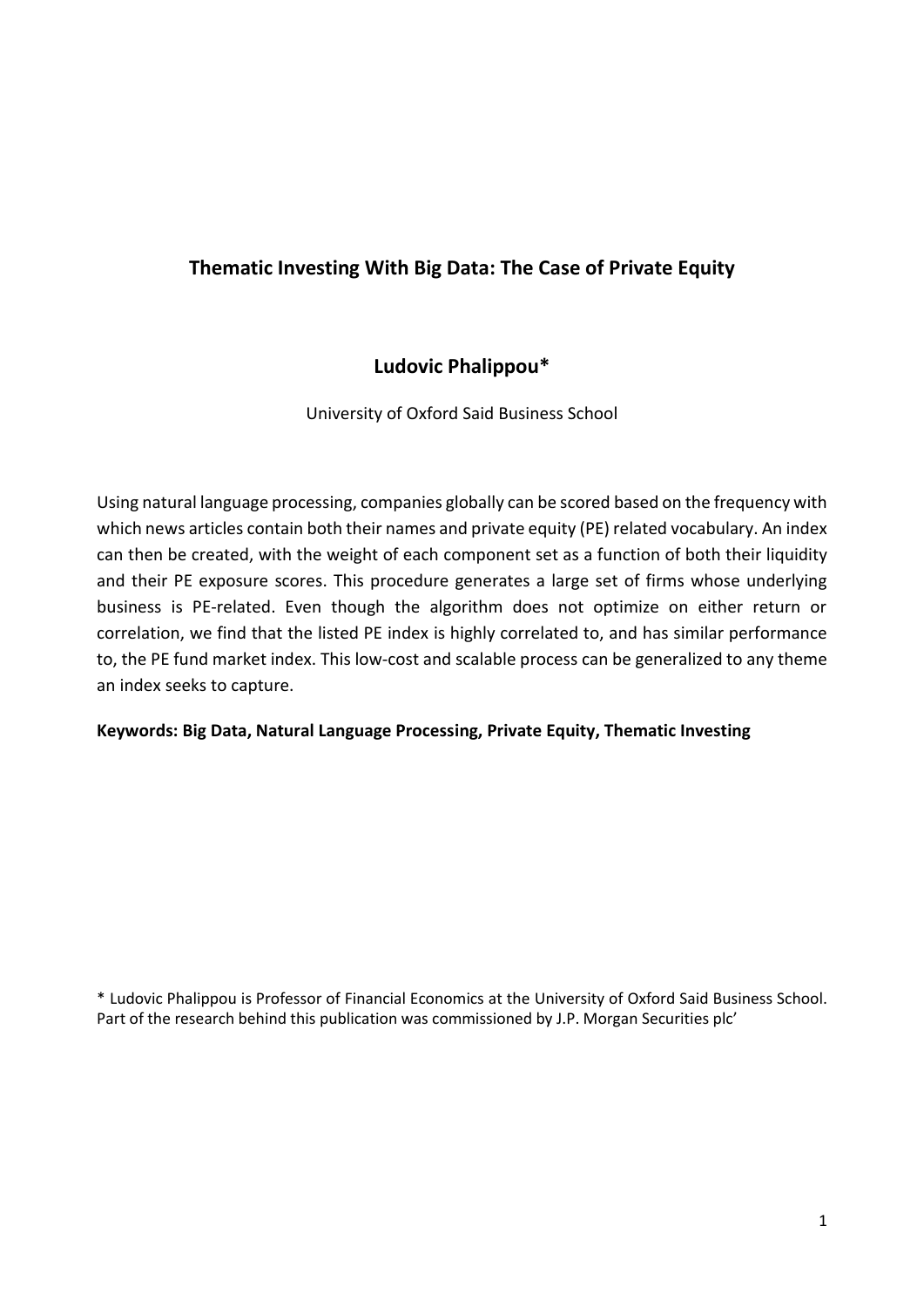#### **1. Introduction**

Private equity (PE) funds are illiquid investment vehicles that have grown exponentially in size and numbers over the last two decades. In 2021, their assets under management (AUM) passed the \$10 trillion mark.<sup>1</sup> Within PE, we commonly distinguish between real assets (and within this category: real estate, infrastructure and natural resources) and corporate PE (and within corporate PE, the main categories are leveraged buyout (LBO) and venture capital (VC)). In this paper, I focus on the largest segment in terms of AUM: the LBO segment, which is simply referred to as PE. The objective is to design a flexible, low-cost, liquid and innovative index that has high correlation with PE fund market returns.

To build any public index around a theme, the first step consists of assembling a relevant set of publicly listed companies. For the case at hand, we need companies whose profits are related to the PE fund market portfolio returns.

A traditional approach would consist of reviewing the accounting data of thousands of listed companies worldwide to evaluate their respective exposure to the PE industry. Such an approach seems impractical, costly, and necessarily subjective. It is also worth noting that it is not possible to use SIC codes because there is no such code for PE. In addition, SIC assignments are quite arbitrary (Hoberg and Phillips (2010)). In practice, in the case of existing listed PE indices, we observe that different providers use different sets of companies, hence apparently disagreeing with the definition of 'PE-related companies.'

In contrast, this paper uses a big data technique – natural language processing – and applies it to the huge volume of press articles to rank publicly traded companies according to how frequently each company is mentioned in the context of private equity. Once all the publicly traded companies in the world are scanned for PE exposure, which only takes a few minutes, the second step consists of assigning a weight to each company.

The traditional approach would be to set weights as a function of market capitalization. This choice is not only arbitrary, but in the case of the PE industry, results in unnecessarily volatile indices because a few large firms dominate the industry in terms of size. Moreover, consider the largest PE-related company: Blackstone. Blackstone has a large hedge fund division, is the largest private landlord in the US, has the largest global real estate portfolio in the world and is the largest shadow bank in the world. Of Blackstone's \$571bn AUM, only \$183bn (32%) is directly related to PE. Using the whole market capitalization of Blackstone to compute its weight in a PE index would therefore not be appropriate.

<sup>1</sup> Source: https://pro.preqin.com/analysis/dryPowderAUM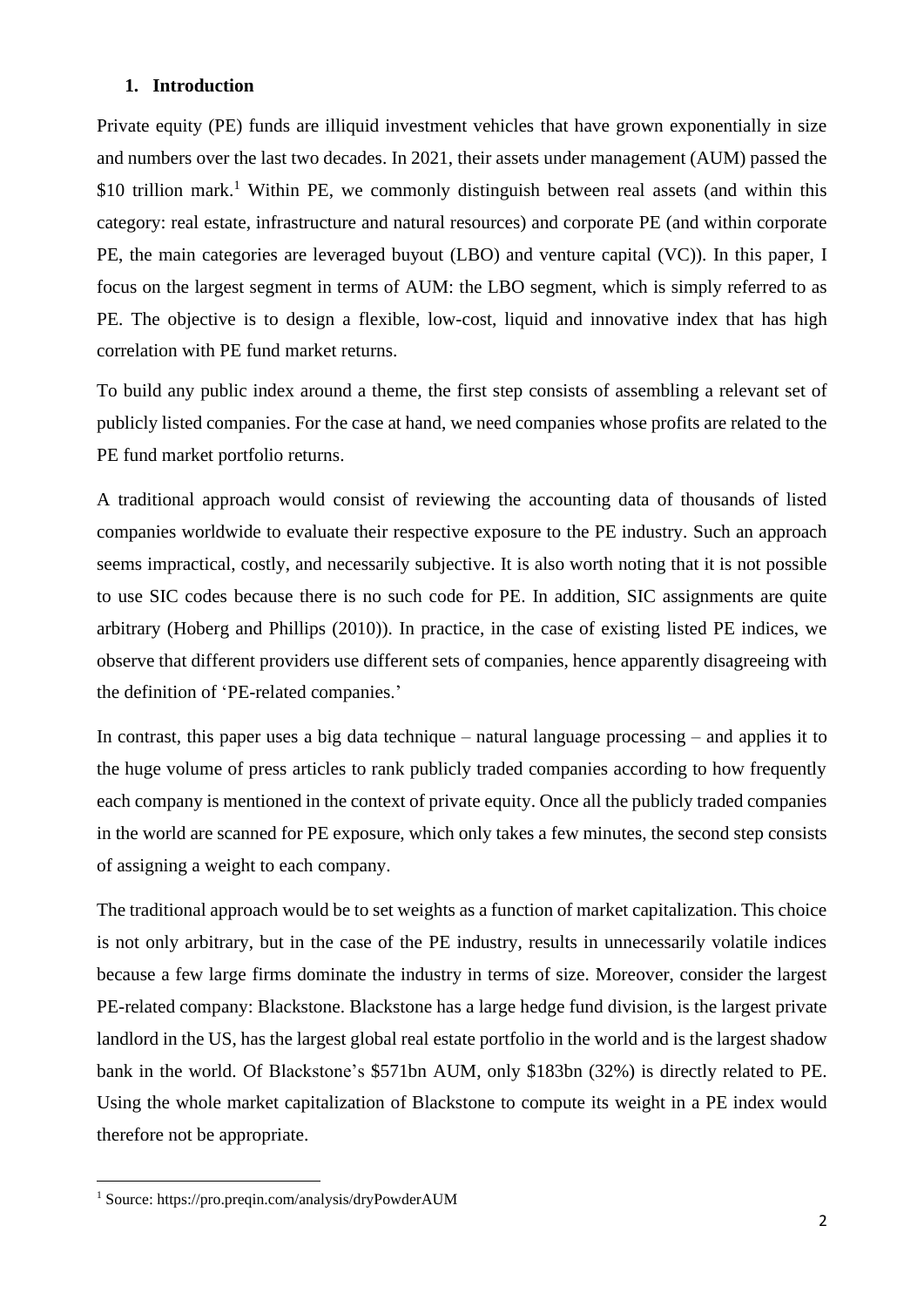Instead, our weighting scheme is a direct function of the frequency with which a company is mentioned in news articles alongside terms such as 'private equity' and 'leveraged buyouts.' However, we need to impose strong liquidity constraints because many companies are thinly traded. We first restrict ourselves to stocks with a minimal dollar trading volume and those with a mention of PE/LBO in more than 25% of their news articles. Next, we set up an optimization algorithm that consists of minimizing the distance to the unconstrained weights (those derived from textual analysis) subject to a maximum dollar holding per stock that is equal to a week's worth of trading volume (trailing average).

The resulting weights vary over time, but are relatively stable. We also observe that the weights we obtain are well distributed with a minimum of about 0.5%, and a maximum of about 5% even though we have not imposed any upper cap. Also, the index contains 50 stocks on average and is therefore reasonably well diversified across different companies (but obviously not across sectors).

Specifically, as of October 2021, the top 10 holdings in the index are, from the highest to the lowest: HarbourVest (4.8%), KKR, 3i Group, Carlyle, Apollo, Eurazeo, Golub Capital, Ares, Partners Group, and EQT (3.3%). Blackstone is  $12<sup>th</sup>$  at 3.2% and Hamilton Lane is  $15<sup>th</sup>$  at 2.7%. The weights are therefore well distributed across a large set of companies even though these weights are *endogenously* determined by the algorithm.

Our index is most highly correlated with the S&P Listed PE index, which is that used by the listed private equity ETF of ishares. The main difference between this index and ours is that our index is less volatile, as expected given the above discussion. Importantly, our index is a priori more reactive (stocks are included or excluded quickly), and less costly to both trade and assemble. Our index also happens to have higher returns, but this is not a feature that results directly from our approach.

We also compare our index to that of the PE fund market. Several specialized firms calculate the PE fund market index return each quarter by using the net asset value reported by all funds at the beginning and at the end of each quarter, and accounting for the net cash flows occurring during the quarter. The most often cited index is the Cambridge Associates Global PE Index, but this index is no longer publicly available. Thus, we use the Burgiss global pooled LBO index instead.<sup>2</sup>

<sup>&</sup>lt;sup>2</sup> We have the quarterly return of both indices for the period 2008-2019. Burgiss averages 9.96% and Cambridge Associates averages 10.01% (annualized); and the correlation between the two is 99.6%.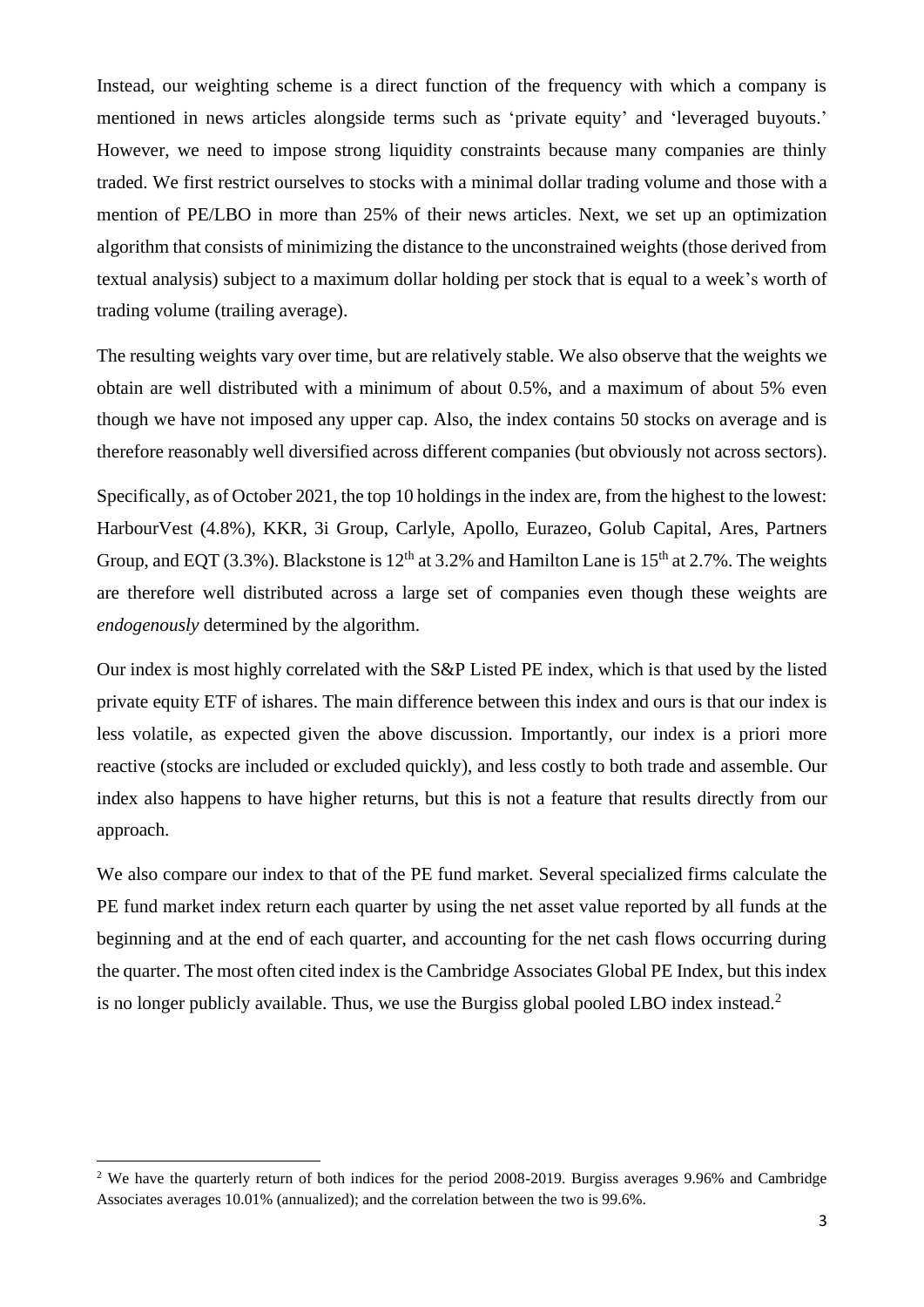The Burgiss global pooled LBO index has an average arithmetic return of 12% (annualized) between (January) 2008 and (September) 2021. The S&P 500 Index average return over the same time-period is about the same: 11.7%. Our PE index, however, averages 14.8% and the S&P Listed PE Index averages 12.9%. Again, there is no fundamental reason for our index to outperform other listed PE indices or stock indices. However, given the boom in the PE industry over the last decade, we would expect that an index that captures best the industry outperforms indices that capture it less well.

Given the smoothness of the illiquid index, correlation at quarterly frequency is biased downwards. Yet, we find that the correlation between our index and the illiquid PE market fund index is as high as 80%. Obviously, however, the volatility of our liquid index is much higher than that of the illiquid index, and is also higher than that of the S&P 500 Index. To reduce the volatility of our index, it is possible, and trivial, to use derivative instruments such as put and call options.

Our index can be used in different applications. First, a liquid listed PE index can be used as a hedging instrument. Investing in PE requires significant liquidity risk management due to the 'commit and drawdown' model. It is necessary to plan for capital calls and have the cash ready when such calls are issued. There can be a mismatch between the speed of capital calls and distributions and thus a listed PE index should offer a hedge against this risk. In addition, managing this liquidity risk is particularly challenging in defined contribution pension plans, like the  $401(k)$ , therefore having a close liquid substitute might be attractive.

Second, another consequence of the 'commit and drawdown' model is that from a strategic asset allocation (SAA) perspective, investing in PE creates frequent deviations between target and effective capital allocations. A so-called denominator effect occurs when public markets go down but PE returns react with a delay. The PE allocation, therefore, becomes higher than the target allocation. Conversely, in up markets, investors often overcommit to PE to meet any given allocation to PE because only part of the capital committed is deployed at any point in time. Being able to trade a liquid index that mimics as closely as possible PE fund returns can offer a low-cost and effective solution to SAA deviations for institutional investors.

Third, for retail investors a liquid solution might be a more cost-effective way to obtain an exposure to PE fund returns. Investing in any PE fund comes with significant fixed costs (e.g., due diligence, legal review; see DaRin and Phalippou (2017)). Such fixed costs, as well as sometimes a lack of access, put smaller investors at a disadvantage in obtaining exposure to the growing PE industry. A cost-effective liquid solution might be particularly appealing to them. Nonetheless, large asset owners and hedge funds, too, might use a liquid substitute to place timely tactical bets on this growing industry.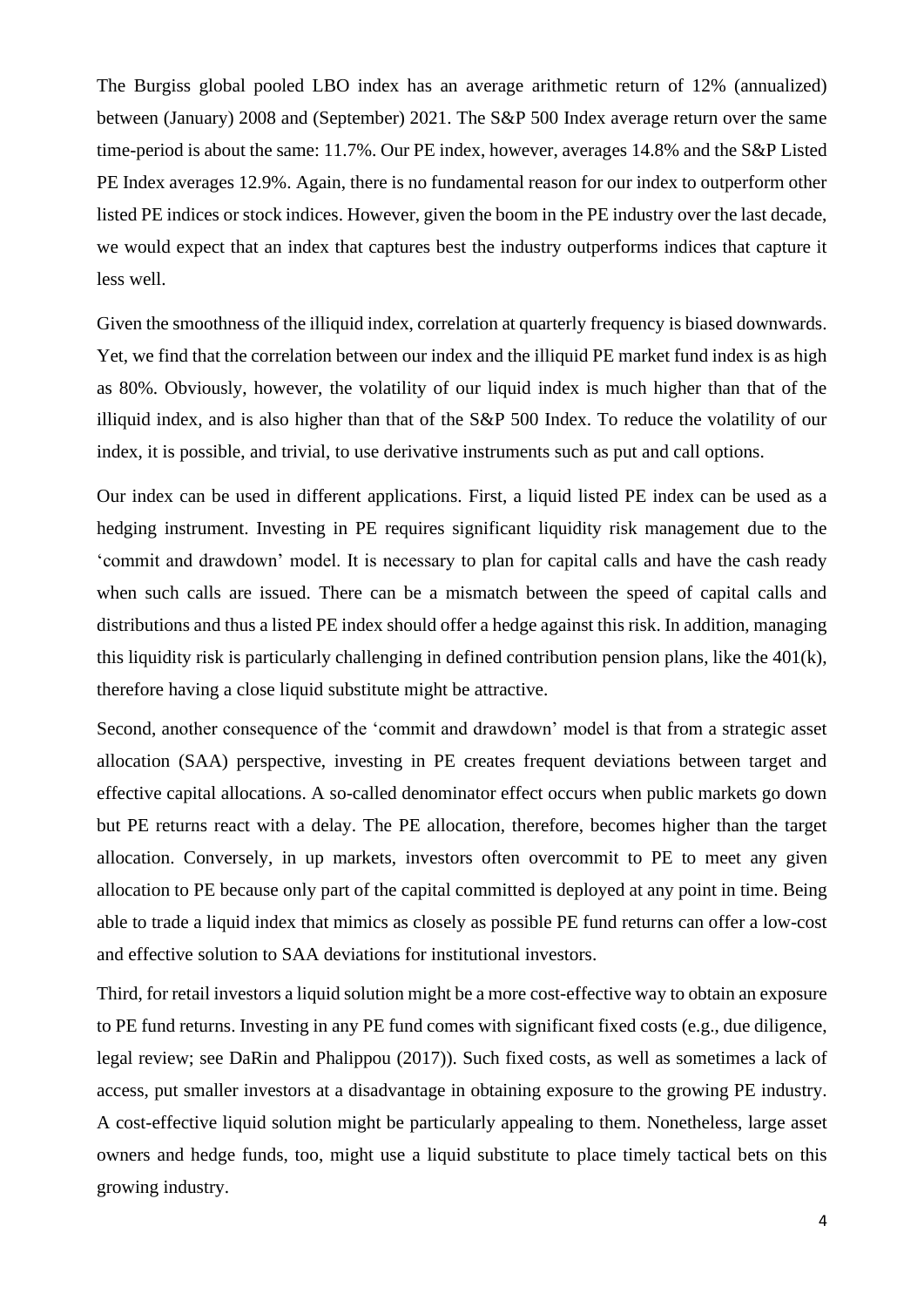Fourth, such an index can be used as a benchmark for this fast-growing asset class, which, at present, does not have any commonly accepted one.

The rest of the paper is as follows. Section 2 reviews the composition of other PE listed indices, and discusses issues with these approaches. Second 3 describes our novel and systematic approach to collect companies that are in the PE industry using natural language processing (NLP) and big data. Section 4 details the methodology to attribute weights to selected stocks in the index. Section 5 goes over the top 25 holdings in the index, and contrasts the top holdings of other listed indices with companies included in our index. Section 6 compares our index return to that of other listed PE indices and to that of the Burgiss global pooled LBO index. Section 7 concludes.

#### **2. Existing Listed Private Equity Indices**

#### **2.1. Background on the PE sector landscape**

As shown in Phalippou (2017), defined benefits pension plans and sovereign wealth funds are important sources of capital for PE funds. However, most of the capital is channeled by a few capital aggregators, sometimes called 'solution providers.' These service providers allocate PE capital either directly via a spectrum of vehicles they control (e.g. separate managed accounts, feeder funds, fund of funds, etc.) or indirectly via their advice. <sup>3</sup> These solution providers include banks with large private wealth departments (e.g. UBS) and specialized firms (e.g. Hamilton Lane, Stepstone). A firm like Hamilton Lane influences the allocation of as much as \$500 billion, i.e. it effectively channels more than 10% of all the investments in PE worldwide (assets under management plus asset under advisory; see Phalippou (2017), chapter 15 for details).<sup>4</sup>

In addition, Phalippou (2017) highlights how the boundary between investors and fund managers has become blurred over the years. For instance, firms like Hamilton Lane, and Partners Group, were initially channeling money from institutional investors to PE funds sponsored by firms such as Blackstone, KKR, Carlyle, and Apollo. Nowadays, both Hamilton Lane and Partners Group act as PE fund sponsors. Thus, a large part of their business overlaps with that of traditional fund sponsors such as Blackstone and KKR. Conversely, fund sponsors like Blackstone and Carlyle have developed an advisory business very much like the historic business of a firm like Hamilton Lane. As a result, there is not much difference between a company like Blackstone and Hamilton Lane, as both have profits that primarily depend on how good the returns on the \$10 trillion PE fund market are.

<sup>&</sup>lt;sup>3</sup> See Lerner et al. (2020) for a comprehensive discussion and empirical analysis of side vehicles.

<sup>4</sup> <https://www.hamiltonlane.com/Who-We-Are/Our-Firm/>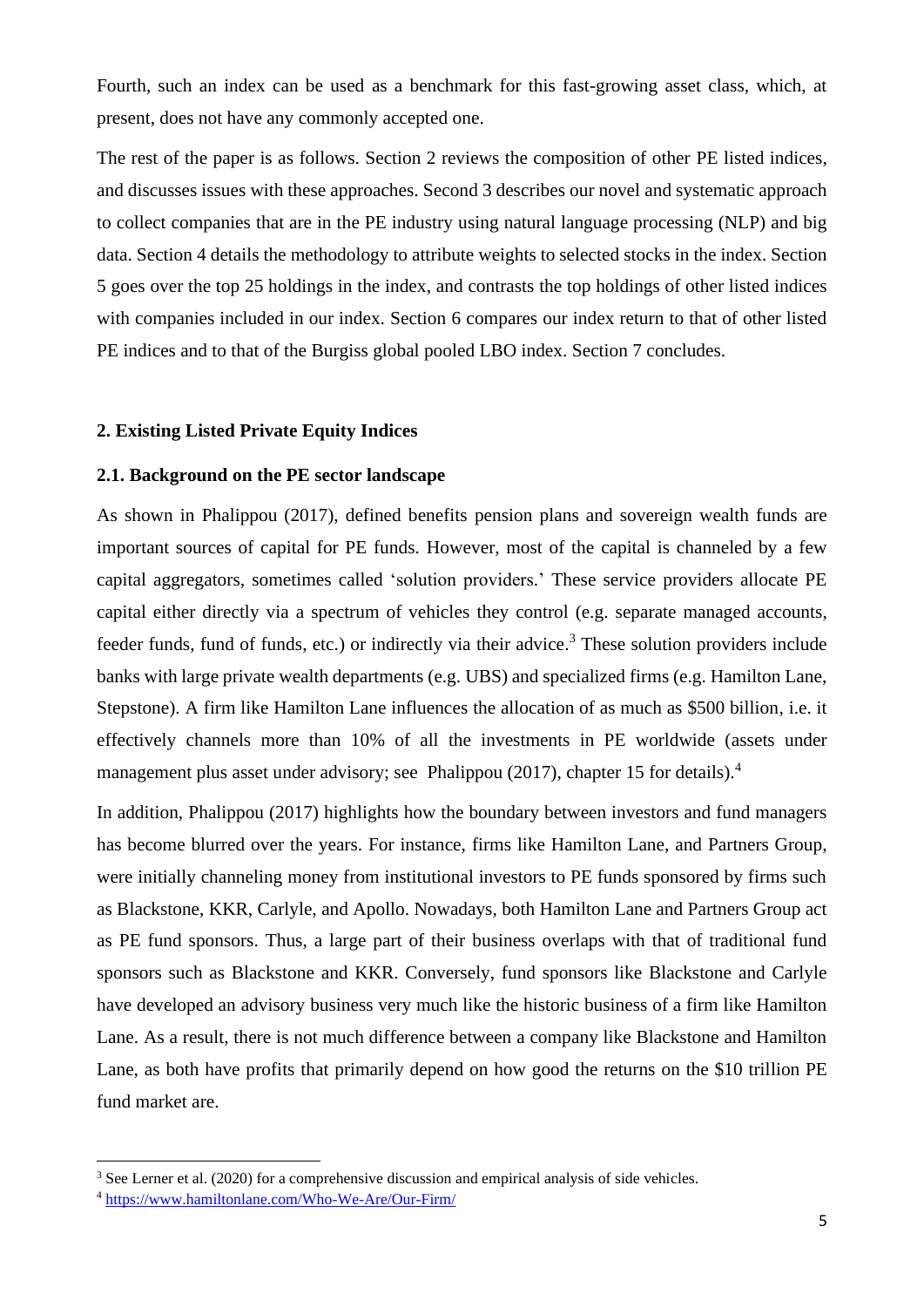Interestingly, both Blackstone and Hamilton Lane are publicly traded; as are Partners Group, KKR, Carlyle and Apollo. In this paper, we show that there are many other publicly traded companies whose profits are arguably related the PE fund market returns. These companies include placement agents, specialized investment banks and specialized law firms. In addition, there are several listed PE funds, fund of funds and holding companies that use similar investment techniques as PE funds. Moreover, there are firms that lend to companies that are subject to LBOs. The debt tranches they hold should have returns correlated to the equity tranche in the same deals, and these are held by traditional PE funds. Importantly, the fees they generate from providing debt to LBO transactions depend on LBO volume, which is itself primarily a function of the PE fund market returns.

To sum up, there are many publicly traded companies that are operating in the PE sector and whose stock market returns should have a reasonably high correlation with the return of the PE fund market.

#### **2.2. Existing Listed PE indices**

#### *BlackRock and Standard & Poors Listed PE index*

iShares Listed Private Equity (IPRV) is the largest private equity ETF, with assets totaling about \$400mn as of June 2020. It tracks the S&P Listed Private Equity Index, which is weighted by market capitalization (with various upper limits). The index aims to capture "the performance of large, liquid, and listed private equity companies from developed markets." These companies meet certain size, liquidity, exposure and business activity requirements. Table 1 shows the top 10 holdings, which together represent 54% of the total asset value.

|    | Name                               | Weight (%) |
|----|------------------------------------|------------|
| 1  | <b>PARTNERS GROUP</b>              | 8.39%      |
| 2  | <b>BLACKSTONE</b>                  | 8.18%      |
| 3  | <b>BROOKFIELD ASSET MANAGEMENT</b> | 6.99%      |
| 4  | <b>KKR</b>                         | 5.98%      |
| 5  | APOLLO GLOBAL MANAGEMENT           | 5.46%      |
| 6  | 31 GROUP                           | 5.10%      |
| 7  | <b>CANNAE HOLDINGS</b>             | 3.80%      |
| 8  | <b>ARES CAPITAL</b>                | 3.61%      |
| 9  | <b>CARLYLE GROUP</b>               | 3.61%      |
| 10 | <b>ONEX</b>                        | 3.54%      |

|  |  |  |  | Table 1: Top 10 holdings of the iShares Listed Private Equity ETF |  |  |
|--|--|--|--|-------------------------------------------------------------------|--|--|
|  |  |  |  |                                                                   |  |  |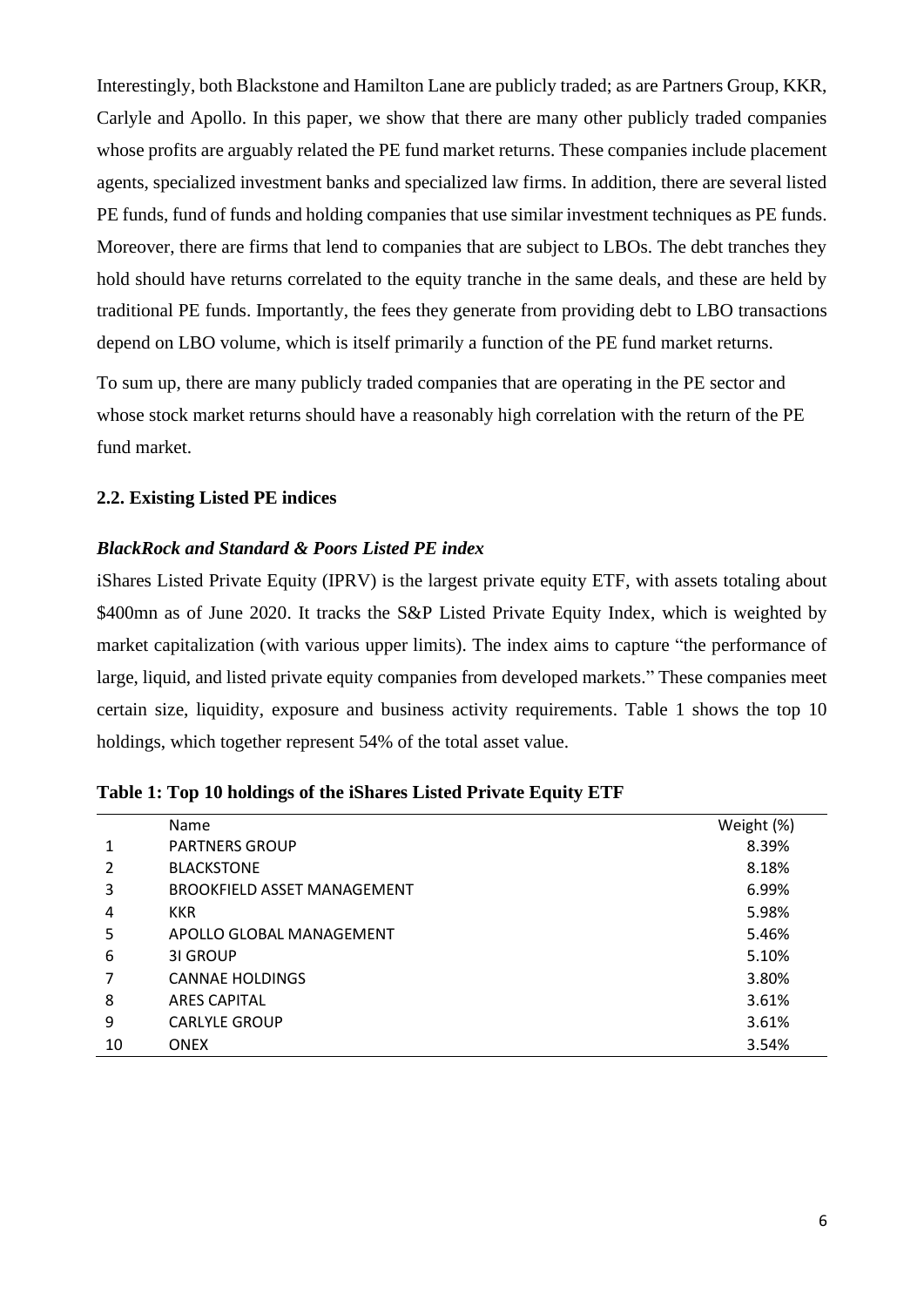# *Invesco & RedRocks*

The Invesco Global Listed Private Equity Portfolio (NYSE Arca: PSP) has assets totaling about \$150mn as of June 2020. This ETF tracks the Red Rocks Global Listed Private Equity Index, and adjusts market capitalization with a purity score to emphasize a representation of firms that "pursue a PE model - buying private companies, enhancing them over 7-10 years, and then selling them." For example, alternative asset managers, holding companies, and investment banks, which have limited direct ownership in private companies, receive a lower purity rating.

The ETF includes business development companies (BDCs), special purpose acquisition companies (SPAC), master limited partnerships (MLPs), and other securities whose principal business is to invest in, lend capital to or provide services to privately held companies. Purity rating assignments are recalculated quarterly. Constituents have an adjusted market capitalization in excess of \$200mn, and a minimum average daily trading value in excess of \$500k.<sup>5</sup> Table 2 shows the top 10 holdings of the ETF, which together represent 42% of the total asset value.

|    | Name                       | Weight (%) |
|----|----------------------------|------------|
| 1  | <b>WESFARMERS</b>          | 5.93%      |
| 2  | <b>PARTNERS GROUP</b>      | 5.66%      |
| 3  | 31 GROUP                   | 4.93%      |
| 4  | <b>MATCH GROUP</b>         | 3.84%      |
| 5  | <b>KINNEVIK</b>            | 3.59%      |
| 6  | <b>KKR</b>                 | 3.51%      |
| 7  | <b>MELROSE INDUSTRIES</b>  | 2.92%      |
| 8  | <b>BLACKSTONE</b>          | 2.76%      |
| 9  | <b>FOSUN INTERNATIONAL</b> | 2.48%      |
| 10 | IAC/INTERACTIVECORP        | 2.40%      |

**Table 2: Top 10 stock holdings of the Invesco Global Listed Private Equity Portfolio ETF<sup>6</sup>**

## **Table 3: Top 10 holdings of the DWS ETF**

|    | Name                        | Weight (%) |
|----|-----------------------------|------------|
| 1  | <b>BLACKSTONE</b>           | 12.47%     |
| 2  | <b>KKR</b>                  | 12.39%     |
| 3  | <b>PARTNERS GROUP</b>       | 10.67%     |
| 4  | APOLLO GLOBAL MANAGEMENT    | 9.47%      |
| 5  | 31 GROUP                    | 9.17%      |
| 6  | <b>ARES CAPITAL</b>         | 5.49%      |
|    | WENDEL                      | 4.17%      |
| 8  | <b>ONEX</b>                 | 4.13%      |
| 9  | <b>EURAZEO</b>              | 4.09%      |
| 10 | <b>INTERMEDIATE CAPITAL</b> | 3.52%      |

<sup>5</sup> RedRocks claims they identified 402 securities, but the index includes only about 50 stocks.

<sup>6</sup> One of the top holdings is a money market fund and we have taken this out of the table.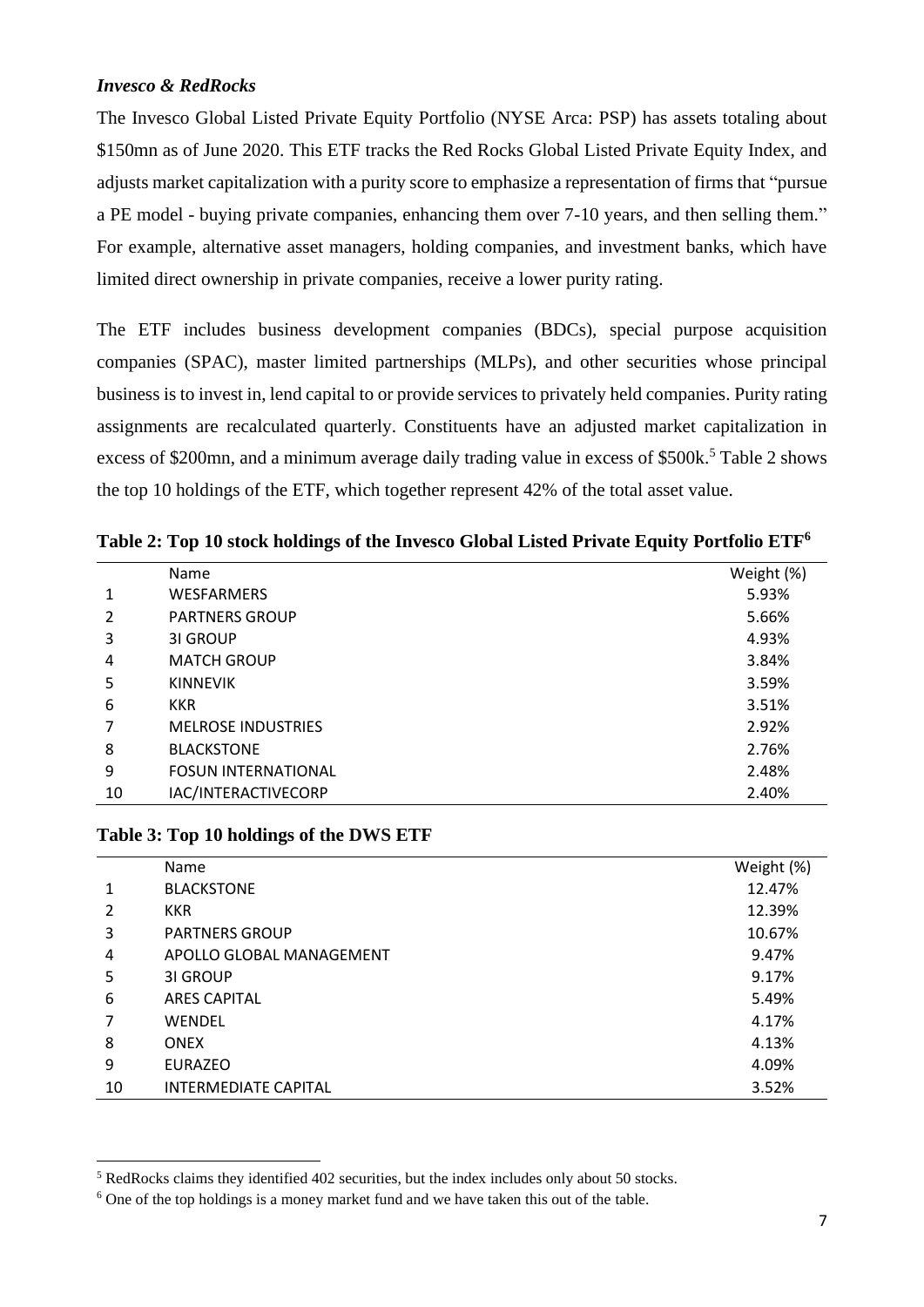# *DWS & LPX*

DWS has an ETF written on the LPX Major Market Index, which aims to reflect the performance of the 25 most liquid listed private equity companies worldwide. The index is weighted by annual net dividend yield. Total assets are about \$130mn. Table 3 shows the top 10 holdings, the top five of which alone make up 54% of the total weight.

## *Other Listed PE indices*

ProShares Global Listed Private Equity Portfolio (BATS Trading: PEX) tracks another LPX index (LPX Direct Listed Private Equity Index). Its asset value is about \$14mn. LPX Direct Listed Private Equity Index has up to 30 listed private equity companies worldwide whose primary business is to direct investment into private enterprises, and excludes companies whose primary business is private equity fund management (i.e. fund of funds).

The VanEck Vectors BDC Income ETF (BIZD) is not a pure PE index but rather includes many companies that are included in other listed PE indices. Its goal is to replicate the MVIS US Business Development Companies Index (MVBIZDTG), which tracks the overall performance of publicly traded business development companies. Its assets total about \$200mn as of June 2020. The largest holding is Ares with a 19% weight and there are only 26 holdings in total. The top 10 holdings make up 63% of the index. Business development companies (BDCs) invest in the debt and equity of mid-sized private firms. Most BDCs provide debt financing.

Refinitiv offers a different approach. Its Thomson Reuters Private Equity Buyout Index tracks the fraction of LBOs across seven different sectors: 1. Consumer Non-Cyclical, 2. Consumer Cyclical, 3. Technology, 4. Industrials/Materials, 5. Healthcare, 6. Financials, 7. Energy/Utilities. In a nutshell, it tracks the fraction of LBOs that occur in any one of these industry over a given period of time and weights corresponding industry ETFs accordingly. The index is therefore a portfolio of seven ETFs (one for each of these sectors) whose weight is mostly based on the fraction of LBOs in that sector.<sup>7</sup> Its AUM is \$20mn. The construction of the Refinitiv index is, therefore, very different to that of the other listed PE indices. As of June 2020, the composition is Technology 34%, Industrials and Materials 17%, Healthcare 10%, Financials 9%, Consumer Non-Cyclical 10%, Consumer Cyclical 14%, Utilities and Energy 6%.

<sup>7</sup> [https://www.refinitiv.com/content/dam/marketing/en\\_us/documents/methodology/private-equity-buyout-index-methodology.pdf](https://www.refinitiv.com/content/dam/marketing/en_us/documents/methodology/private-equity-buyout-index-methodology.pdf)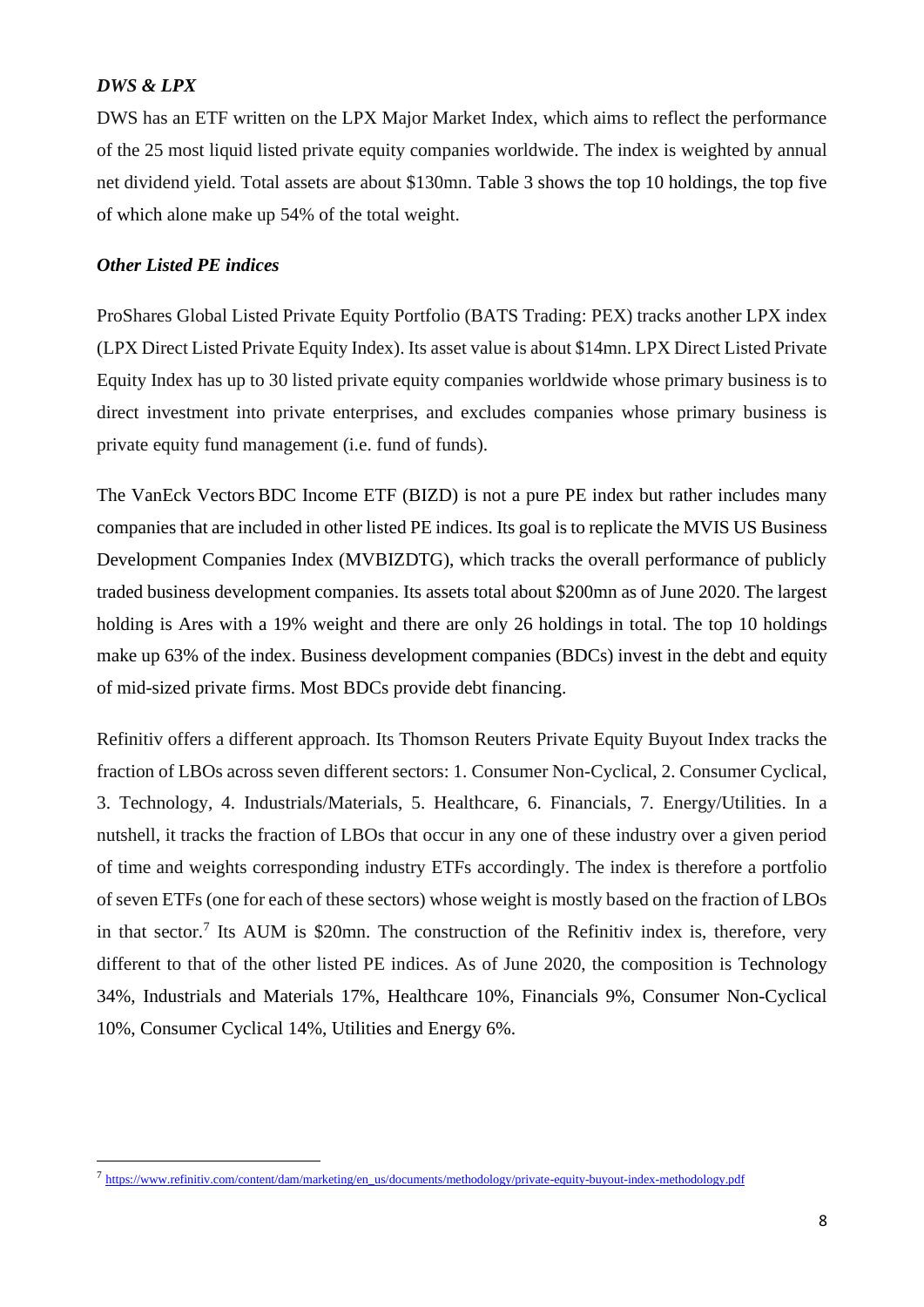#### **2.3. Limitations of current PE replication**

The high concentration of these indices (except for Refinitiv) generates a high volatility, which contrasts with what investors experience when allocating capital to PE funds. In addition, many stocks included in these indices have low liquidity which can generate high transaction costs, especially as and if the corresponding ETF grows in value. For example, Onex, which is in the top 10 for both ishares and DWS has a daily trading volume of about \$8mn.

There is overlap in the companies included in the different indices however each use different definitions of PE (e.g. some include real estate, others may exclude it, etc.). Weights are often based on market capitalization but as a handful of firms in this industry are much larger than others, the resulting indices are highly concentrated.

As mentioned in the introduction, and will be further highlighted below, there are many companies whose profits, hence stock returns, should be related to PE fund returns. Conversely, there are many PE firms that have multiple business segments, including some that are not PE. For example, the largest holding in most listed private equity indices is Blackstone (BX). However, BX has a large hedge fund division, and is the largest private landlord in the US, and the largest shadow bank in the world. Hence, BX is not purely a PE firm. In contrast, KKR is mostly PE focused.

Any index construction, at present, includes significant manual research and judgement. It is costly to monitor all the stocks trading in the world, keeping track of IPOs and delisting, mergers and acquisitions, companies changing their business segments etc. For example, Blackrock is growing a few divisions that are involved in PE investing and advisory. At some point, these divisions combined might be comparable in size to, say, Hamilton Lane. Should Blackrock not be added to a listed PE index given that Hamilton Lane is? This decision would require extensive research and ultimately would contain a degree of judgement and subjectivity.

Along the same lines, assume there is a publicly listed company in South Korea that manages PE funds in the Asia region. Research teams are often based in London or New York, and thus they may miss this company.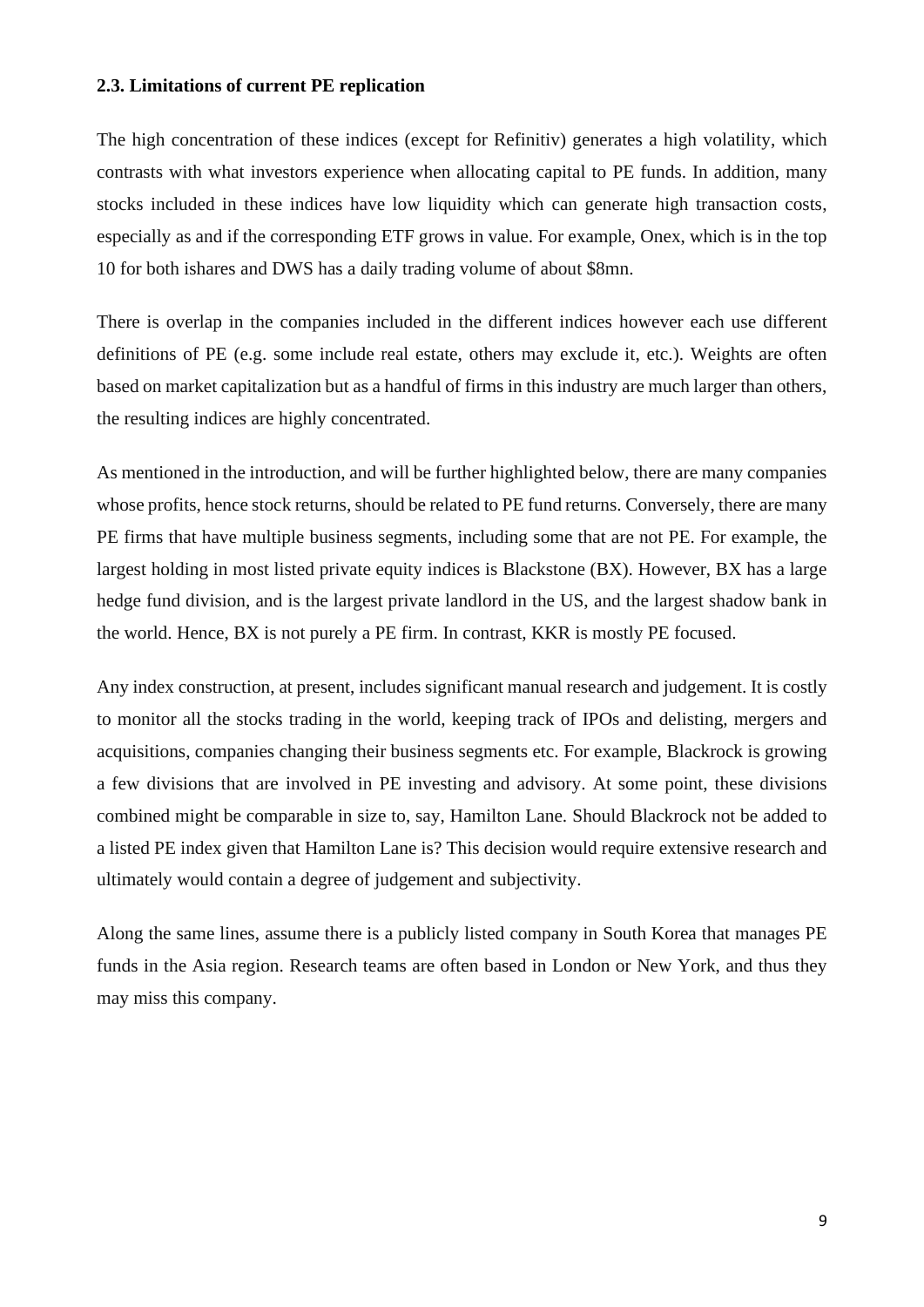#### **3. Index construction using Natural Language Processing and Big Data technologies**

Researchers in the field of statistics have developed tools to transform unstructured and big datasets into structured and readily analyzable datasets. A private company called RavenPack has used these techniques to develop a natural language processing algorithm, which led to the creation of a structured dataset of news articles. RavenPack builds its dataset from 19,000 different sources (including premium news providers, regulatory and press wires, and publications). We use only press releases and newspaper articles; and require these articles to be in English.

Company names are identified in each article, tagged, and given a *relevance score*, between 0 and 100. Variables that are used to establish the score include where the company was mentioned (headline, first paragraph, second paragraph), the number of times it is referenced, and the number of companies mentioned in the article. Higher values indicate greater relevance: a score of 0 means the firm is passively mentioned. RavenPack states that scores above 75 corresponds to situations where the firm is significantly involved with the main event described in the news article.<sup>8</sup> The number of unique articles increased from 520,419 in 2004, which is when the digitalization of news articles effectively started to 2,214,891 in 2019, covering 43,000 unique companies.

News articles are transformed into structured data that can be searched for using specific tags. As we aim to capture the return of private equity leveraged buyout funds, we use the following unambiguous tags (plural and singular): Leveraged buyout, Private Equity, Private Market.

Such an approach to index construction is systematic, flexible, and data-driven. We quickly capture information over a large set of companies at minimal cost and avoid any potential cognitive biases. As an extension to this approach, we can over-weight certain strategies, industries, or countries. For example, we could add words like 'venture capital*.*' In addition, we can quickly estimate the exposure of a company to PE. To capture the size of Blackrock's PE business, we may study its accounting data and with some further judgment, decide on the fraction of its earnings that are PE-related. Our method, in contrast, simply and quickly measures the frequency with which Blackrock appears in news articles in the context of PE. Using our dataset, we observe that the frequency has indeed grown over the years, but remains low: as soon as it is otherwise, the index will reflect this new situation.

<sup>&</sup>lt;sup>8</sup> RavenPack also enables to detect different stories on similar events using a Novelty score, thereby filtering for stories within the day to avoid duplicates (referred as novel articles in this paper).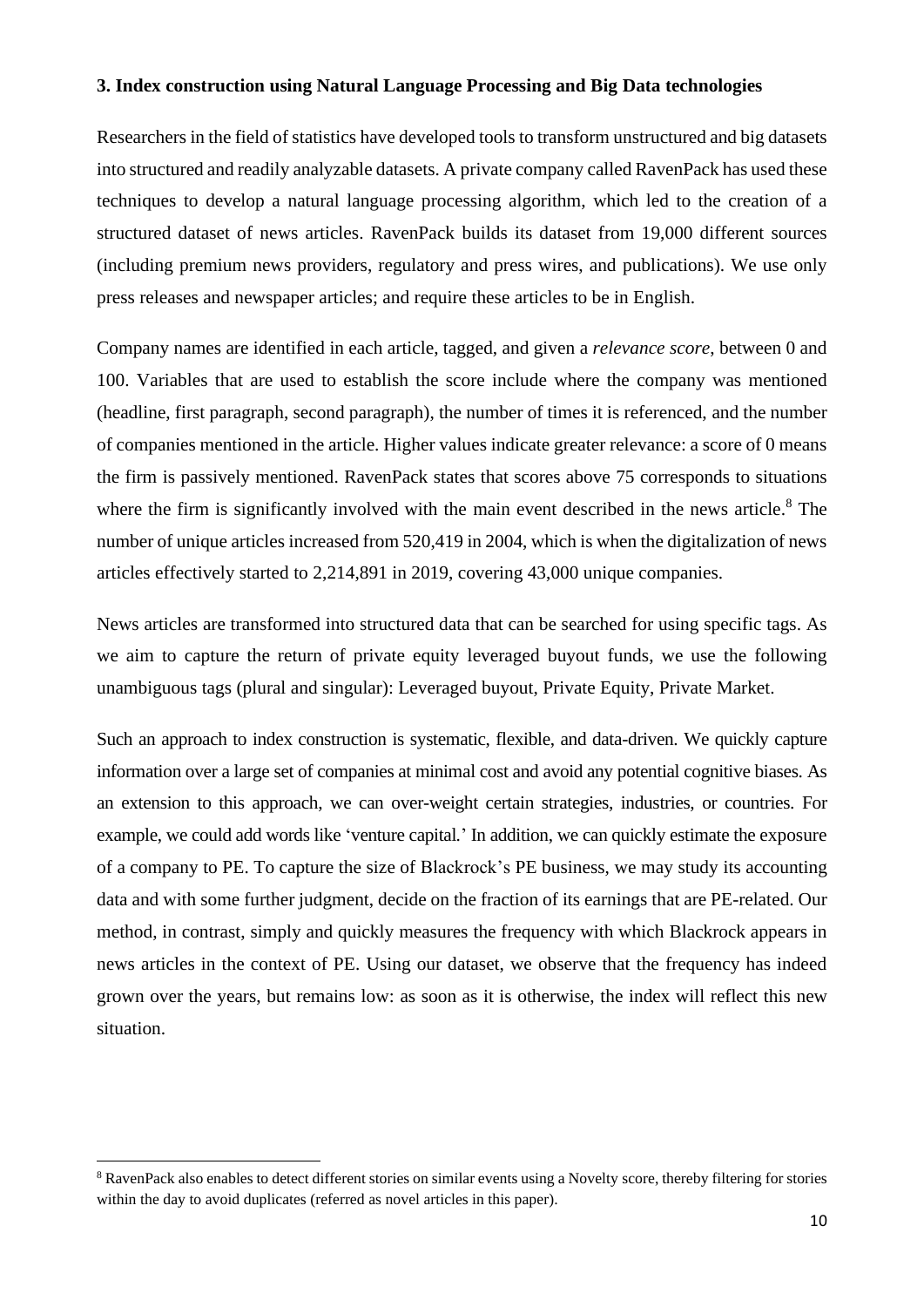#### **4. Index Construction**

We start with the 43,000 companies in RavenPack and select those that are publicly listed and have an average daily trading volume (ADTV) of at least \$100,000 over the past month and at least \$250,000 over the past year (and require them to have been trading for at least one year).

For each calendar month *t*, we count the number of novel articles that mention company *i* with a relevance score above 75, and any word from our list above and denote this PE score for company *i SPE<sub>i,t</sub>*. We also count all the novel articles that mention company *i* with a relevance score above 75 and denote this variable *STOTi,t*. Small companies might have no news coverage in some months. A company is included in our sample only if the sum of *STOT<sup>i</sup>* over the last 36 months is greater than 50. We define the PE Exposure Score for company *i* at the end of month *T* as:

$$
PEES_{i,t} = \frac{1}{N} \sum_{t=T-35}^{T} \left( \frac{SPE_{i,t}}{STOT_{i,t}} | STOT_{i,t} > 0 \right)
$$

Where the time unit *t* is a calendar month, and *N* is the number of months with a strictly positive value for  $STOT_{i,t}$ .

Taking an average over three years (36 months) as shown in the formula above is preferable to, say, adding up the numerator and denominator separately. For example, when companies are in talks with PE firms to sell to or acquire a division, or are involved in a legal dispute with a PE firm, they are cited alongside PE-related words for a few months. By taking an average, these temporary spikes in PE-related content have a low influence on the PE Exposure Score. If a company's business is private equity, it will be mentioned in that context each month.

While we could simply weight all the companies in the index according to their PEES this would result in a few practical issues. First, there would be many companies with negligible weights, which makes index tracking more costly. In addition, companies that are not directly involved in the business of private equity can have a non-zero PEES because they dealt with PE on occasions; for example, they sold a division to a PE fund. We set the threshold for inclusion at PEES>25%. Empirically, this coincides with a minimum weight in the index of about 0.4%, and the results are not significantly sensitive to this choice.

Second, many stocks are thinly traded. As a result, we split the index tracking fund into two funds. The first fund trades over the first half of the month (about 10 days) and the second fund trades over the second half of the month (about 10 days). In addition, we impose two liquidity constraints.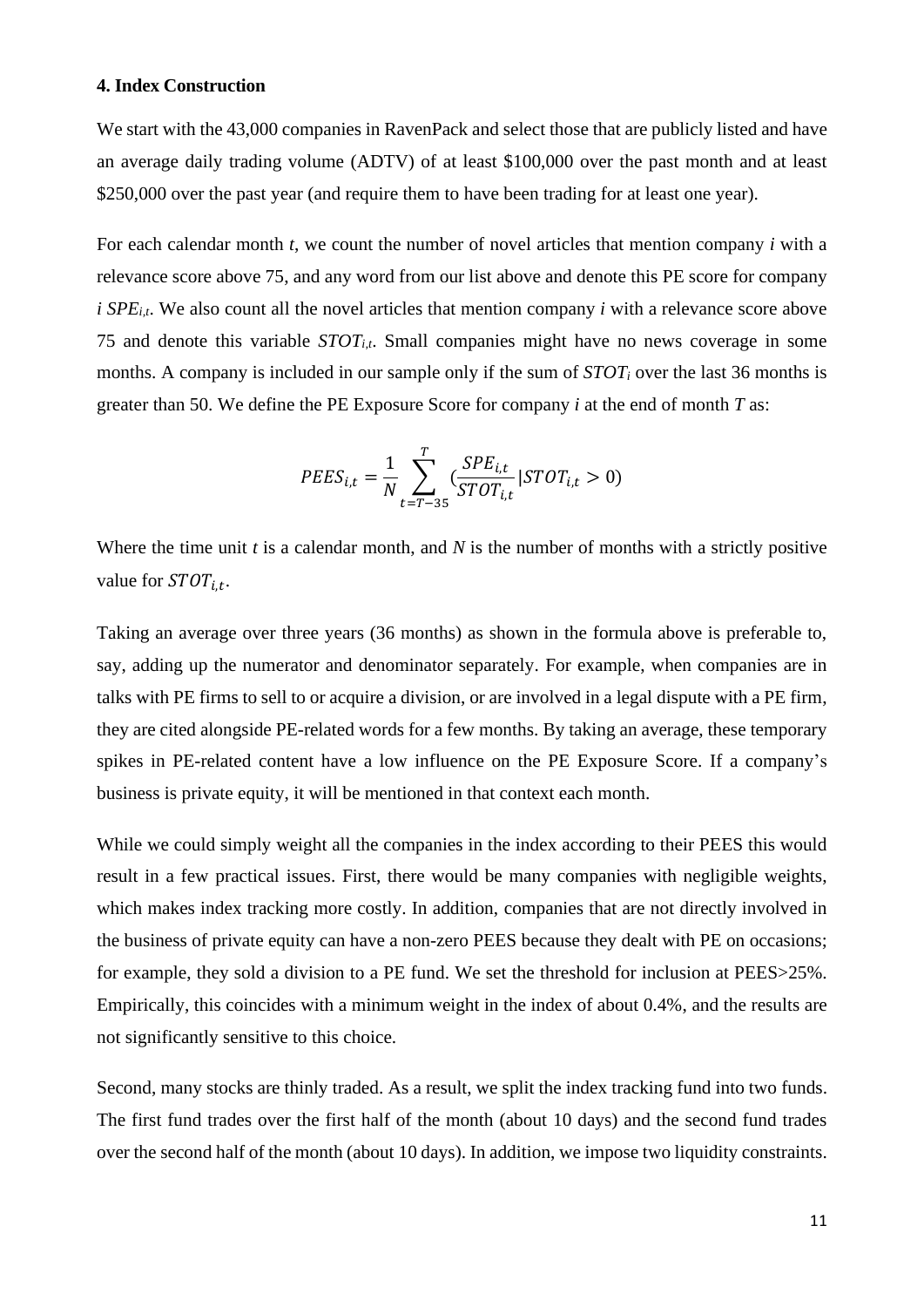The first liquidity constraint is based on the index Size in comparison to the Average Daily Trading Value (ADTV) over the previous 365 days (12 months).<sup>9</sup> No position can be larger than one week's (five days) worth of trading volume (or more than 5% of the index for diversification purposes).

$$
Cap_{i,T} = Min\left(\frac{5 * ADTV_{i,T,12}}{Size_T}, 5\%\right)
$$

The second liquidity constraint is to prevent large turnover. No position can change by more than twice the (previous month) ADTV. As exposures are rebalanced over 10 consecutive days within one fund, it means that no more than 20% of ADTV will be traded on any given day:

$$
Tcap_{i,T} = \frac{10 * 20\% * ADTV_{i,t,1}}{Size_T/2}
$$

To illustrate, if the total index size is \$200mn, each sub-fund has \$100mn. A stock with a \$1mn of average daily volume (say over both the previous year and month) cannot have a weight of more than  $\left(\frac{5 \times 1mn}{200mn}\right)$  = 2.5% and the weight cannot change within each fund from one month to the next by more than 2%  $\left(\frac{2 \times 1mn}{100mn}\right)$ . These constraints are, therefore, relatively loose, but they do bind for many stocks given their low trading volume.

The weight of the index invested in company *i* in month *T*,  $Pos_{i,T}$ , is the solution to the following constrained optimization problem

$$
Min\left(Pos_{i,T} - \frac{PEES_{i,T}}{\sum_{s=1}^{Np} PEES_{s,T}}\right)^2
$$

Subject to (1)  $Cap_{iT} > Pos_{iT} > 0$ 

(2)  $|Pos_{iT}-Pos_{iT-1}| < Tcap_{iT}$ 

<sup>9</sup> ADTV is converted into US dollars using the relevant currency conversion rates. We exclude the highest three and lowest three values within the lookback period to avoid extreme values.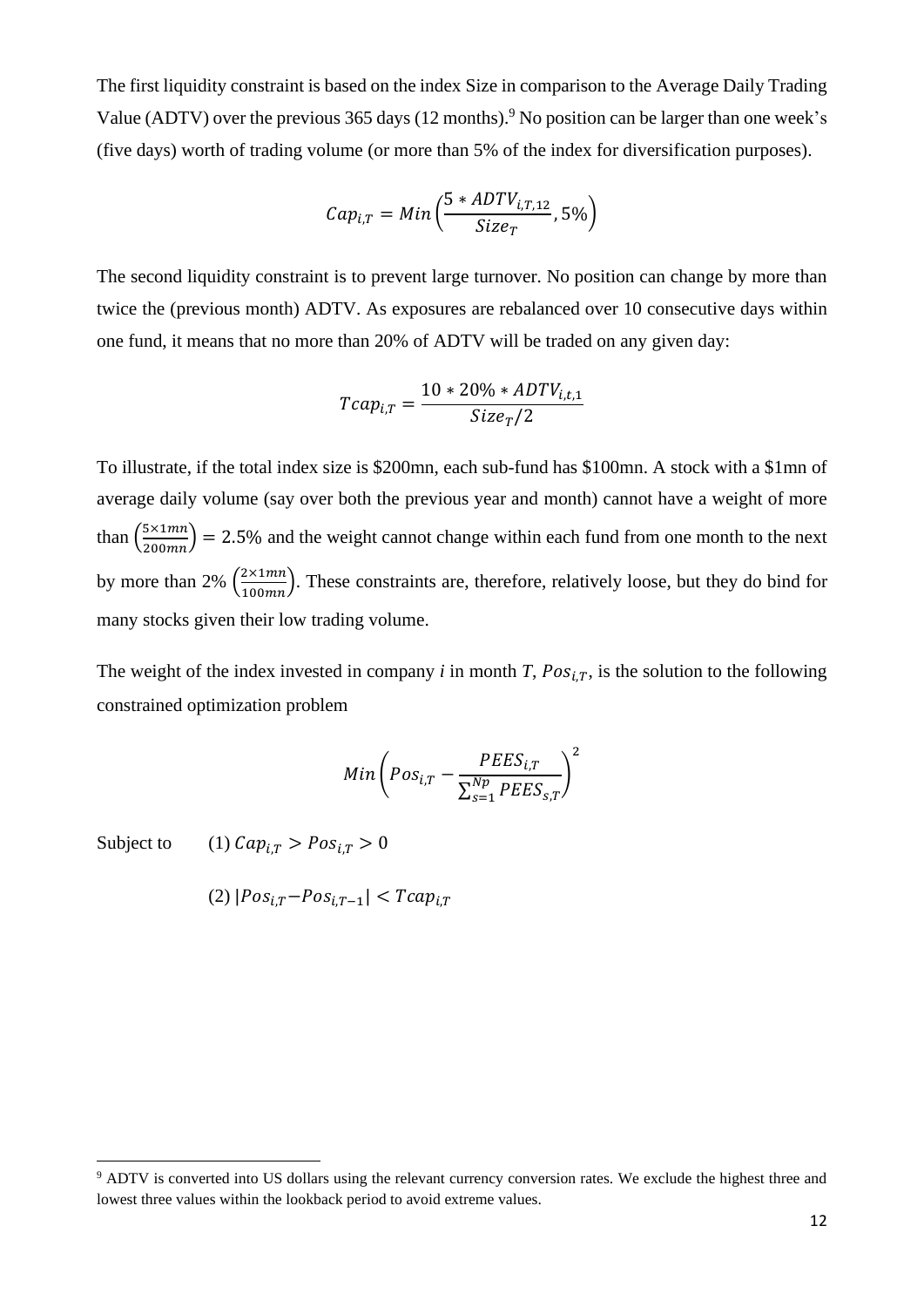# **5. Index Composition**

We start our PE index in January 2008, three years after the effective start of news digitalization. Table 4 shows the 25 highest weights in our index as of May 2020 out of the 55 companies that satisfied all the criteria (PE relevance and liquidity). The weights obtained from the optimization setup are well distributed across a range that spans from 0.5% to 3.7%. With a \$125 million subfund size, the first liquidity constraint in the problem above is binding for 22 companies.

We search for the business description of the selected companies and group them into four types. Importantly, the line between these categories is blurred, and it is difficult to isolate the PE-related business part of each company from their other businesses. Business descriptions and accounting data do not offer a clear way to assess PE exposures, which is precisely what makes an NLP-based approach attractive. The top 10 holdings together represent only 29% of the total asset value.

|                | <b>Company Name</b>         | Weight | <b>Main Stock</b> | Type             | Number of listed                   | <b>PE</b> |
|----------------|-----------------------------|--------|-------------------|------------------|------------------------------------|-----------|
|                |                             |        | Exchange          |                  | PE indices stock AUM <sup>10</sup> |           |
|                |                             |        |                   |                  | included in                        |           |
| $\mathbf{1}$   | HARBOURVEST GLOBAL          | 3.4%   | <b>USA</b>        | Fund of funds    | $\overline{2}$                     | 68        |
| 2              | <b>31 GROUP</b>             | 3.4%   | <b>UK</b>         | Fund sponsor     | 3                                  | 16        |
| 3              | <b>EURAZEO</b>              | 3.2%   | France            | Fund sponsor     | 3                                  | 22        |
| 4              | <b>KKR</b>                  | 3.0%   | <b>USA</b>        | Fund sponsor     | 3                                  | 75        |
| 5              | PANTHEON INTERNATIONAL      | 3.0%   | <b>UK</b>         | Fund of funds    | $\overline{2}$                     | 49        |
| 6              | <b>CARLYLE GROUP</b>        | 2.8%   | <b>USA</b>        | Fund sponsor     | 3                                  | 81        |
| $\overline{7}$ | <b>PARTNERS GROUP</b>       | 2.8%   | Switzerland       | Fund sponsor     | 3                                  | 45        |
| 8              | <b>OAKLEY CAPITAL</b>       | 2.7%   | UK                | Fund sponsor     | $\overline{0}$                     | 4         |
| 9              | <b>GOLUB CAPITAL</b>        | 2.4%   | <b>USA</b>        | <b>BDC</b>       | 3                                  | 30        |
| 10             | <b>HG CAPITAL TRUST</b>     | 2.2%   | <b>UK</b>         | Investment trust | 1                                  | 11        |
| 11             | <b>BLACKSTONE</b>           | 2.2%   | <b>USA</b>        | Fund sponsor     | 3                                  | 183       |
| 12             | <b>INTERMEDIATE CAPITAL</b> | 2.2%   | UK                | Fund sponsor     | 3                                  | 45        |
| 13             | <b>SANNE GROUP</b>          | 2.2%   | UK                | Serv. provider   | 0                                  | n.a.      |
| 14             | APPOLO GLOBAL MANAGEMENT    | 2.1%   | <b>USA</b>        | Fund sponsor     | $\overline{2}$                     | 68        |
| 15             | <b>HAMILTON LANE</b>        | 2.0%   | <b>USA</b>        | Fund of funds    | $\overline{2}$                     | 68        |
| 16             | <b>HOULIHAN LOKEY</b>       | 2.0%   | <b>USA</b>        | Serv. provider   | 0                                  | n.a.      |
| 17             | <b>ARES MANAGEMENT</b>      | 1.9%   | <b>USA</b>        | Fund sponsor     | 0                                  | 22        |
| 18             | <b>BARINGS</b>              | 1.9%   | <b>USA</b>        | <b>BDC</b>       | $\mathbf{1}$                       | n.a.      |
| 19             | <b>NB GLOBAL</b>            | 1.9%   | <b>USA</b>        | Investment trust | 0                                  | n.a.      |
| 20             | <b>ARES CAPITAL</b>         | 1.9%   | <b>USA</b>        | <b>BDC</b>       | 3                                  | 16        |
| 21             | <b>PJT PARTNERS</b>         | 1.8%   | <b>USA</b>        | Serv. provider   | $\overline{0}$                     | n.a.      |
| 22             | <b>NOAH HOLDINGS</b>        | 1.8%   | <b>USA</b>        | Fund sponsor     | $\mathbf{1}$                       | 25        |
| 23             | <b>CAPITAL SOUTHWEST</b>    | 1.8%   | <b>USA</b>        | <b>BDC</b>       | $\mathbf 1$                        | 0.6       |
| 24             | F&C                         | 1.8%   | UK                | Investment trust | $\overline{0}$                     | 0.5       |
| 25             | <b>ICG ENTERPRISE TRUST</b> | 1.8%   | UK                | Fund of funds    | 1                                  | 1         |

**Table 4: Top 25 Index Components and Weights as of May 2020**

<sup>&</sup>lt;sup>10</sup> As of December 2019. Source: Company's website.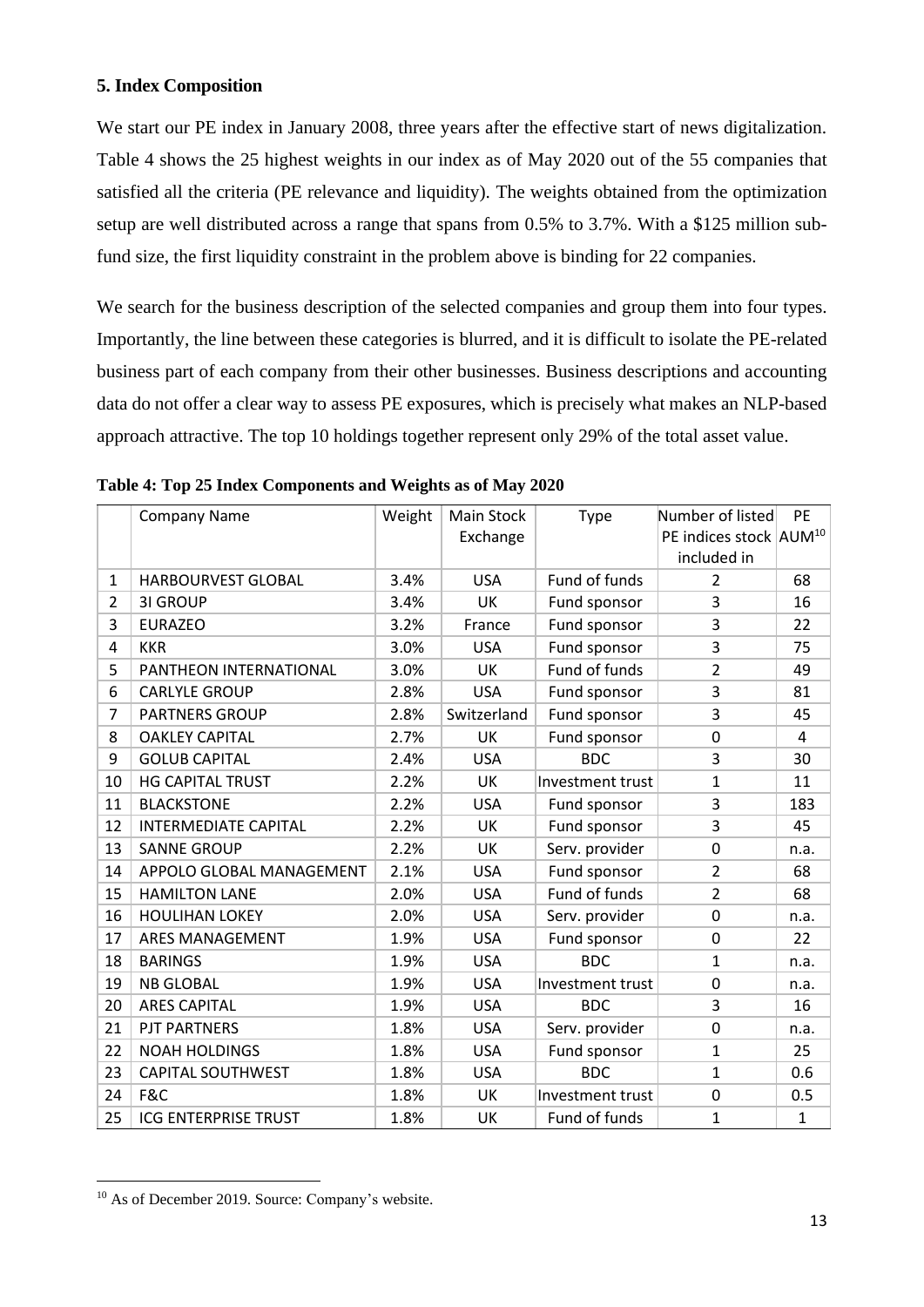#### *5.1. Fund sponsors*

PE funds are run by independent, specialized legal entities called PE firms, a.k.a. management (or advisory) companies or *fund sponsors*. For example, Permira Advisors is a firm located in London with several employees, and manages a set of PE funds. Permira Advisors is a fund sponsor. These PE funds invest third party capital into various companies. Holding the stock of a PE fund sponsor gives an exposure to the fee stream generated from managing third party (clients) that is earnedmarked for PE investing. More specifically, revenues are mainly derived from i) management fees, which are mainly a function of PE activity level, which in turn depends primarily on PE fund market returns, and ii) carried interest, which directly depends on PE fund returns. Hence, PE sponsor stock returns are expected to be correlated to the PE fund market returns and should therefore offer a close substitute to an investment into the underlying PE funds.

The four largest PE fund sponsors in the world are publicly listed: KKR, Carlyle, Blackstone (BX), and Apollo. Our methodology picks up these four PE firms but attributes slightly different weights to each one of them; they are respectively positioned  $4<sup>th</sup>$ ,  $6<sup>th</sup>$ ,  $11<sup>th</sup>$  and  $14<sup>th</sup>$  in Table 4. BX, although the largest PE firms in the world, does not have the highest weight. We note that BX has a large hedge fund division worth \$81bn, is the largest private landlord in the US and has a global real estate portfolio of \$163bn and is the largest shadow bank in the world with a \$144bn portfolio of mostly corporate loans (although most of them linked to companies subject to LBOs). Of BX's total \$571bn AUM, only \$183bn (32%) is directly related to private equity. Similarly, Apollo's \$316bn AUM is made up primarily of credit (\$210bn), which is mostly corporate and structured credit (although, again, most of these are linked to companies subject to LBOs). PE makes up 22% of Apollo's total AUM. In contrast, KKR has \$75bn of its total \$218bn AUM as PE (34%) and a sizeable portion of its other funds are related to LBOs via leveraged credit channels (\$73bn) – putting the PE-related funds closer to 68%. Carlyle has \$81bn of its total \$216bn as pure PE, with the rest of its AUM split almost equally between credit, real assets and investment solutions (which include some fund of funds, and separate managed accounts).

Fund sponsors with the highest weights are 3i Group and Eurazeo positioned at  $2<sup>nd</sup>$  and  $3<sup>rd</sup>$  place respectively in Table 4. These organizations started essentially as publicly traded closed ended funds, and increasingly managed third-party capital. As a result, an equity stake in these stocks is increasingly an exposure to the fee income generated from sponsoring PE funds, just like the big four we just covered. For example, Eurazeo has an AUM of \$21bn, \$14bn of which is the management of third-party capital. Meanwhile, 59% of its AUM is in private equity, while the rest is tightly related to PE as it sponsors PE fund of funds, and private debt funds (whose capital is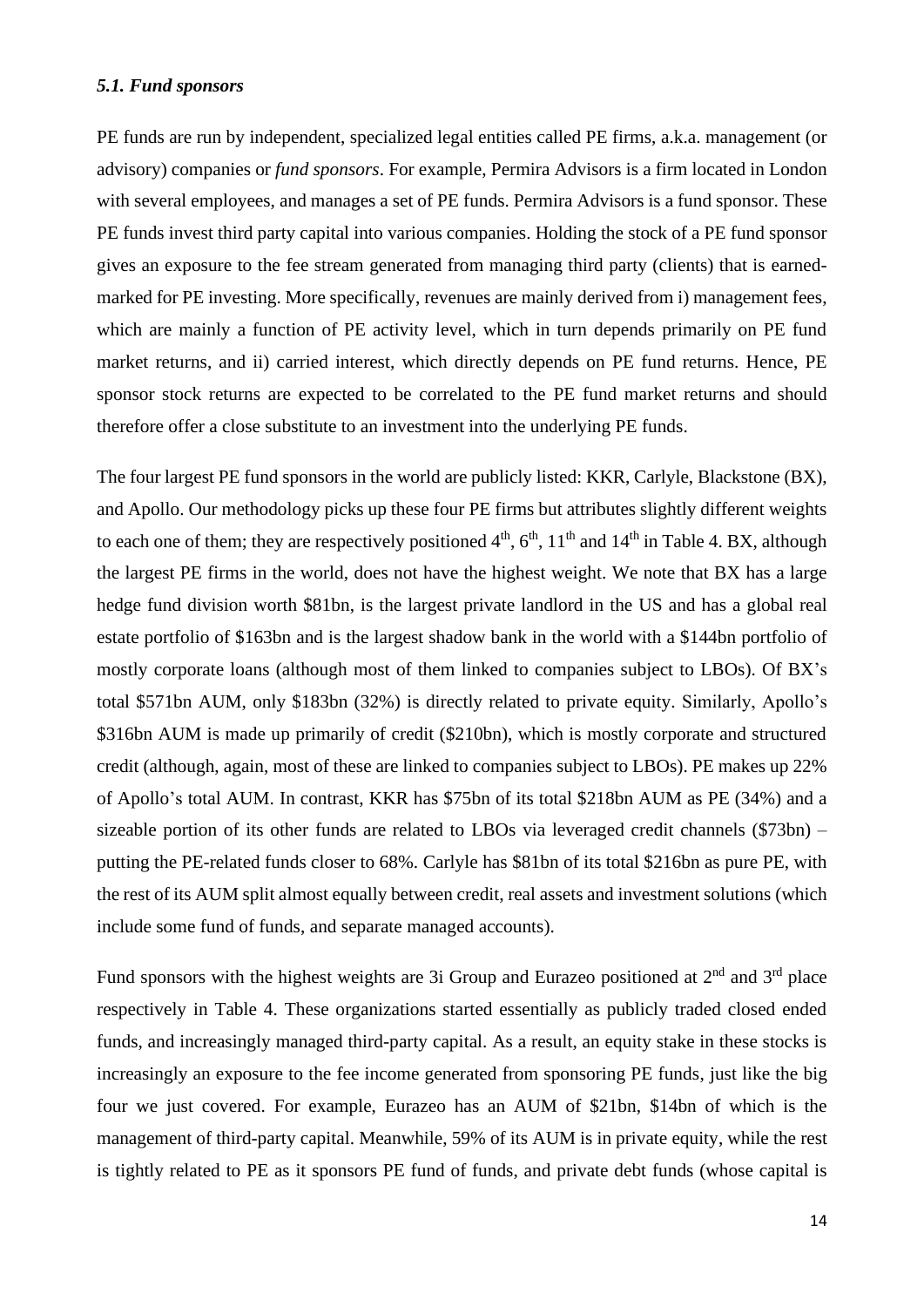mainly invested into the debt of PE-held companies). Finally, 63% of 3i's total AUM is in PE  $($10bn of a total $16bn)$ , with the rest in private equity infrastructure.<sup>11</sup>

Partners Group was founded in 1996 and was initially a publicly listed closed-ended fund of funds, like 3i Group but investing in PE funds rather than directly in deals. Over time, Partners Group launched a wide range of private market funds which it sponsors. Partners Group currently has an AUM of \$94bn, 48% of which is in PE, with the rest split across private equity infrastructure and real estate, plus private debt.

Ares Management is the next fund sponsor on the list  $(17<sup>th</sup>)$ . Ares has an AUM of \$149bn but only \$22bn PE, while the rest is in private debt: direct lending to middle market companies, mostly in connection with leveraged buyouts. Ares Management is also the parent company of Ares Capital (a BDC, mentioned below;  $20<sup>th</sup>$  largest index holding) which currently has a portfolio of 355 companies backed by multiple PE sponsors. Oddly, no other index picked up Ares Management.

Noah Holdings has three business segments, which include an asset management division, which sponsors a range of private equity and real estate funds, as well as some fund of funds. Noah Holdings  $(22<sup>nd</sup>)$  is present in only one of the existing PE indices. In addition, although trading on the NYSE, it operated mainly in China with an AUM of \$25bn.

Intermediate Capital Group (ICG) was founded in 1989 as a provider of mezzanine finance for LBO transactions. In recent years, it has grown its fund sponsoring activities, mainly by acquisitions. In 2015, it acquired Graphite Enterprise Trust, which is one of the oldest fund sponsors in the world, having been founded in 1981. This division was renamed ICG Enterprise Trust, and sponsors a fund of funds, and is publicly listed. This was picked up by our algorithm  $(25<sup>th</sup>$  highest weight). ICG recently announced ambitious plans to build a private equity business in North America. Only one other listed PE index picked it up.

Oakley Capital's (8<sup>th</sup>) sole business is to sponsor PE funds and provides growth capital to relatively mature middle-market companies. It completed several high-profile exits (education institution Inspired, to Warburg Pincus in May 2019; real estate platform Home, to Mayfair in February 2020). In 2019, it raised \$2bn for Fund IV. Meanwhile, its AUM is about \$4bn. Surprisingly, no other listed PE index includes this stock.

 $11$  As of 2019, 10% of the infrastructure division were invested in Wireless Infrastructure Group, a UK-based wireless infrastructure company, which it sold that December to Brookfield.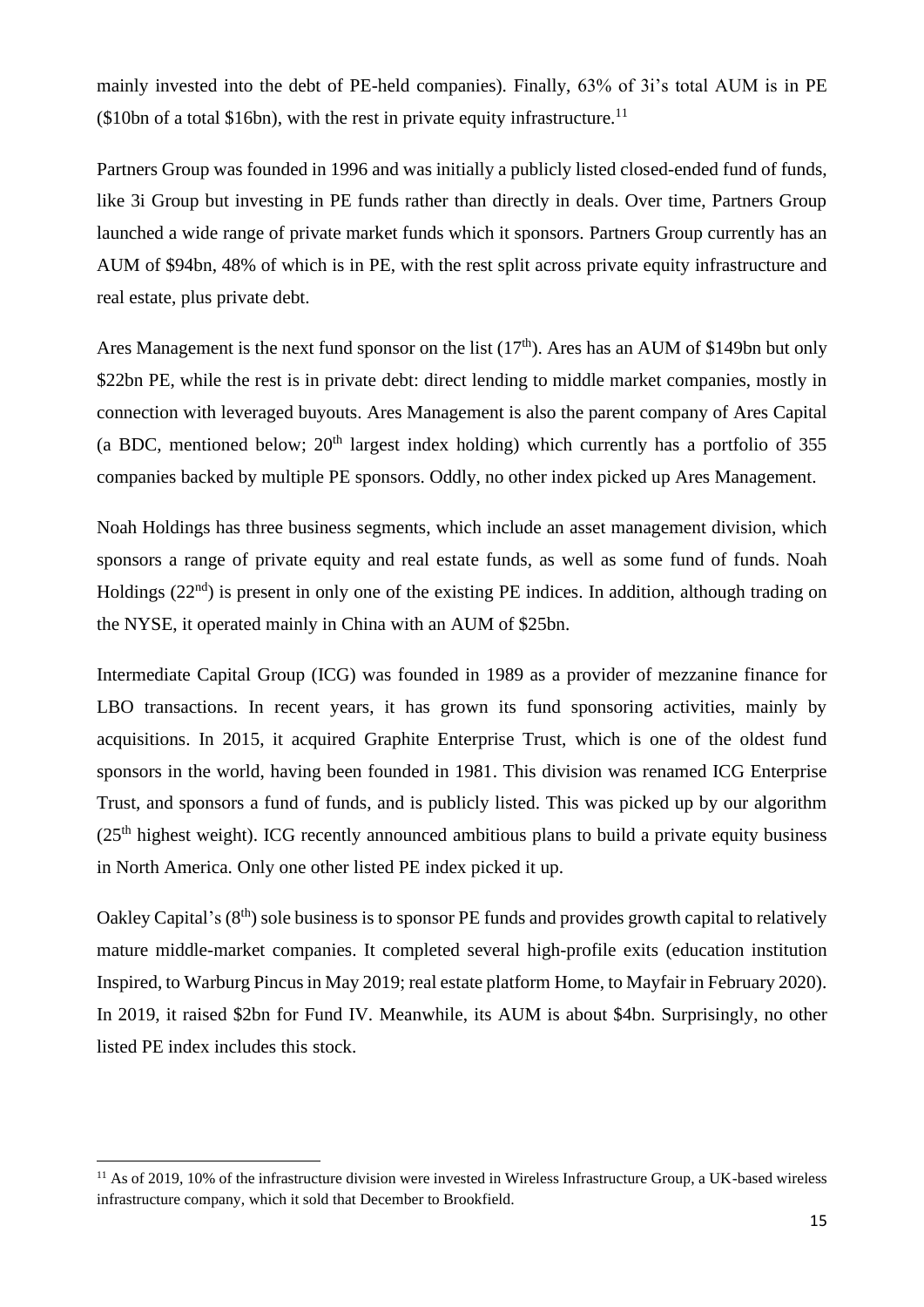#### *5.2. Fund of funds (FoF)*

Table 4 is topped by the world's largest fund of funds almost in order of their founding date and AUM. Modern FoFs provide a range of services, that are, in fact, similar to the range of services that large private equity firms such as Carlyle or Blackstone offer. Like large PE firms, their revenue also mostly comes from management fees (and carried interest). FoFs manage separate accounts (customized to each individual client and structured as single client vehicles) and act as fund sponsors for many private market funds on the primary market and on the secondary market. They also do advisory work (due diligence, strategic portfolio planning, monitoring and reporting services), in addition to providing reporting and analytics solutions. Hence, these companies could have very well been included with those in the previous section, or included with the service providers (fourth category).

HarbourVest Global was one of the first closed ended FoF globally, having been established in 1982, and has an AUM of \$68bn. Most of its funds are in HarbourVest's private equity FoF. Pantheon is also primarily a FoF and is listed on the London Stock Exchange with an AUM of \$49bn. Of its new investments in 2019, for example, most were in primary funds (IK Investment Partners, European Mid-market Buyout Fund, and LYFE Capital, an Asian growth equity fund) while one third of its portfolio was through co-investments in companies themselves (e.g. a commitment with HG Capital to invest in Visma, a financial software provider in Northern Europe).

Hamilton Lane is the largest investor in PE in the world with assets under management plus assets under advisory at a whooping half a trillion. Launched in 1991 as a private equity advisory firm, Hamilton Lane has grown to sponsor several private market funds (funds of funds, private debt funds etc.). Hamilton Lane provides a range of services: separate accounts (customized to each individual client and structured as single client vehicles); specialized strategies (fund of funds, secondaries, co-investments); advisory (including due diligence, strategic portfolio planning, monitoring and reporting services); and reporting and analytics solutions. Hamilton Lane had an IPO in March 2017 and was added to our index in May 2019.

## *5.3. Investment Trust & Business Development Companies*

Investment trusts are closed ended publicly listed funds which invest in private companies. They invest their balance sheets, and raise capital via initial public offerings and seasoned equity offerings. They are a legal category recognized in the United Kingdom and Japan. Investment trusts in our index include HG Capital Trust, which is a midsize firm with all of its portfolio invested in PE (mainly investments in mid-market European companies in services or technology-related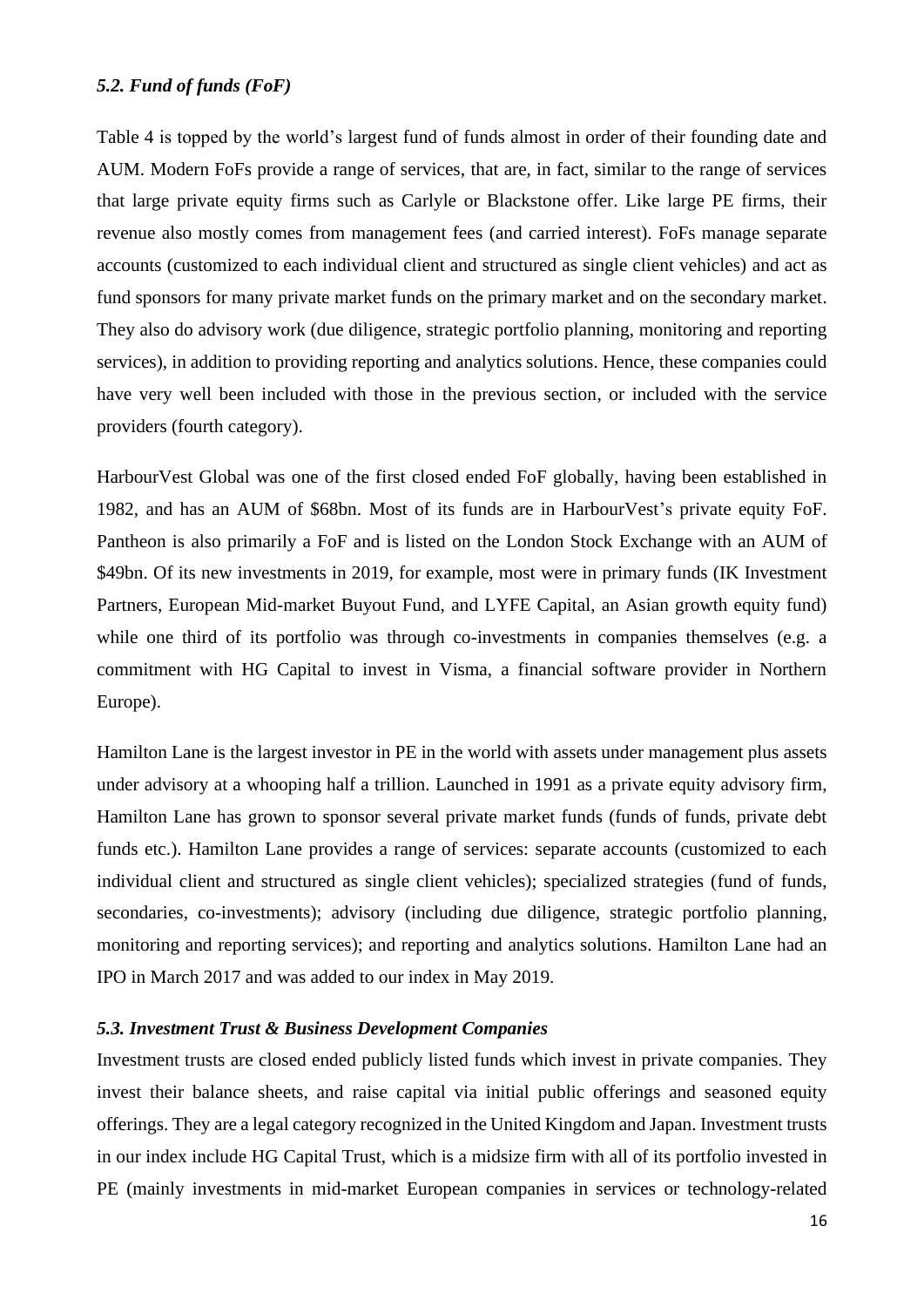sectors), and has an AUM of \$11bn. F&C is part of the list with a lower weight, as only part of its portfolio is invested in PE (7.7% of its total \$5.6bn AUM, with a current upper limit on long-term exposure to PE investments of 20% of total AUM). NB Global Floating Rate Income Fund Limited invests in a global portfolio of below investment grade senior secured corporate loans, often from PE-backed companies.

A business development company (BDC) is a type of investment trust. The U.S. Congress created the BDC category in the 1980s. To qualify as a BDC, a company must invest at least 70% of its assets in private or public U.S. firms with market values of less than \$250 million and must provide managerial assistance to its portfolio companies. BDCs are, therefore, the closest equivalent to PE funds; they are effectively publicly listed PE funds. However, most BDCs only provide loans to private companies and would therefore not be directly involved in the PE industry except when those loans are for PE-backed businesses. In addition, most BDCs are small and thinly traded. There are 87 BDCs; however, only 28 have more than \$1bn AUM.

Golub  $(9<sup>th</sup>)$  has \$30bn AUM (but a \$2bn market cap). Most of its investments are in middle market companies backed by PE funds. For example, in February 2020 Golub participated in a \$1.6bn debt facility that financed the acquisition of MRI Software by Harvest Partners, a PE firm.

Barings BDC is managed by Barings LLC, a \$327bn AUM asset manager, itself a subsidiary of MassMutual and is the closest competitor to Golub. Ares Capital is the BDC with the highest market cap (\$7bn), and is a subsidiary of Ares Management which, as mentioned above, works primarily with its credit team to invest in private companies in transactions sponsored by PE funds. Ares Capital's AUM is \$16bn. Meanwhile, Capital Southwest was formed in 1961 and elected to be regulated as a BDC in 1988, and changed strategy to be more PE-focused in 2014, which is what our algorithm seems to have picked up. Its total balance sheet assets are worth \$600mn. Investments include private debt to PE-backed and equity co-investments.

# *5.4 Service providers*

PE was pioneered by a few investment banks; these include HSBC in China, and AIG in Latin America and Asia. Nearly all large UK PE firms were spun out of investment banks. Nowadays, investment banks often act as placement agents for PE firms or advisors for M&A deals; as such, their revenues are dependent on the volume of LBO activity. Holding a share of investment banks that are highly involved in PE is therefore not dissimilar to holding a share of, say, KKR. In both cases, corporate revenue is a function of the fees it collects, which is a direct function of LBO volumes.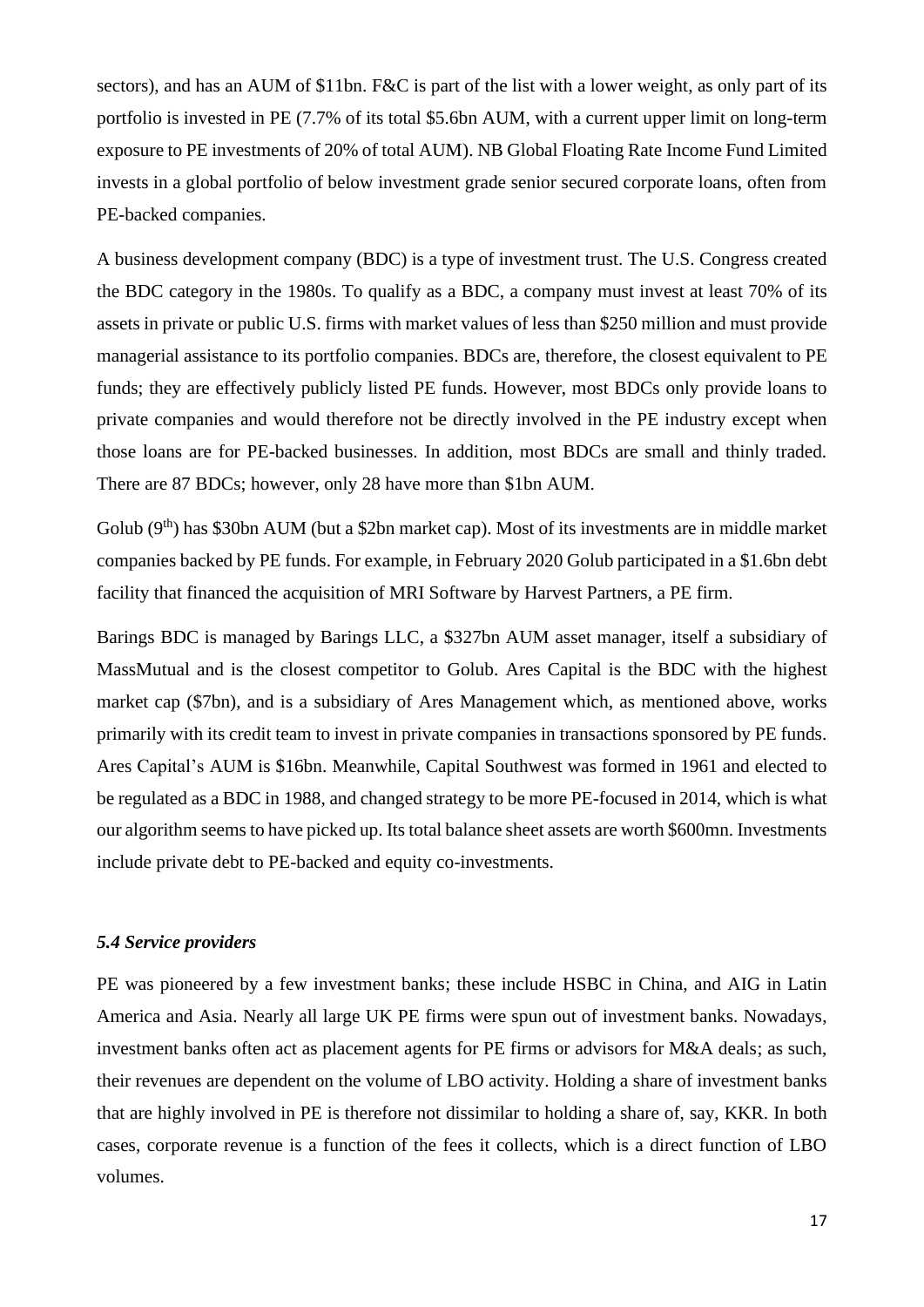Investment banks collect at least the M&A fees coming from LBO activity, hence at least the typical 2% of the LBO volume each year. They also arrange debt packages for LBOs, making this source of income a function of LBO volumes as well. For most banks, PE activities is still a relatively small fraction of their revenues, this is why most large generalist investment banks do not appear on our list. However, those that do are tightly linked to LBO activity volume.

The investment bank with the highest weight is Houlihan Lokey. It is a placement agent but also an advisor in PE restructuring and a sell-side advisor for mid-cap companies. Its private funds group has raised 221 PE funds aggregating more than \$334bn, plus offering a wide range of investor-relations activities.

PJT is an interesting case because it is a spin-off of Blackstone. Hence, all the listed PE indices used to hold PJT via their holdings in BX. Once PJT spun out, none of the other PE indices picked it up. There is no valid reason for this, rather it is purely arbitrary. Our algorithm picked up the fact that PJT is involved in PE activities and therefore includes it as part of the index. PJT works in restructuring, and private equity and alternative assets advisory. In addition, PJT acts as a PE placement agent, and these activities make up 19% of their 2019 revenues.

Sanne (13<sup>th</sup>) conducted its IPO in 2015, and specializes in PE fund administration, i.e. the services offered include fund establishment, regulatory applications, transaction management, financial reporting, consulting on fee arrangements and verification. Sanne's revenues therefore primarily depends on LBO volume, just like all the other companies included in the index. Again, the main driver of its LBO volume is PE fund returns, hence the expected correlation between this stock return and that of PE funds.

Surprisingly, no other listed PE index include these service providers whose revenues and returns are tightly related to PE fund returns.

#### *5.5 Companies present in other listed PE indices that we missed*

As just discussed, our index includes many companies that are missing in other listed PE indices. But it is also the case that some companies are included in other indices and are not in ours. For instance, eight of the top 10 in the S&P Listed Private Equity Index are included in our index.

Brookfield represents as much as 7% of the S&P LPE Index. It was not included in our index in May 2020 because it is cited in the context of PE in 20% of news articles and we set our threshold at 25%. Brookfield does some PE – as shown by its 20% score – but is primarily a real asset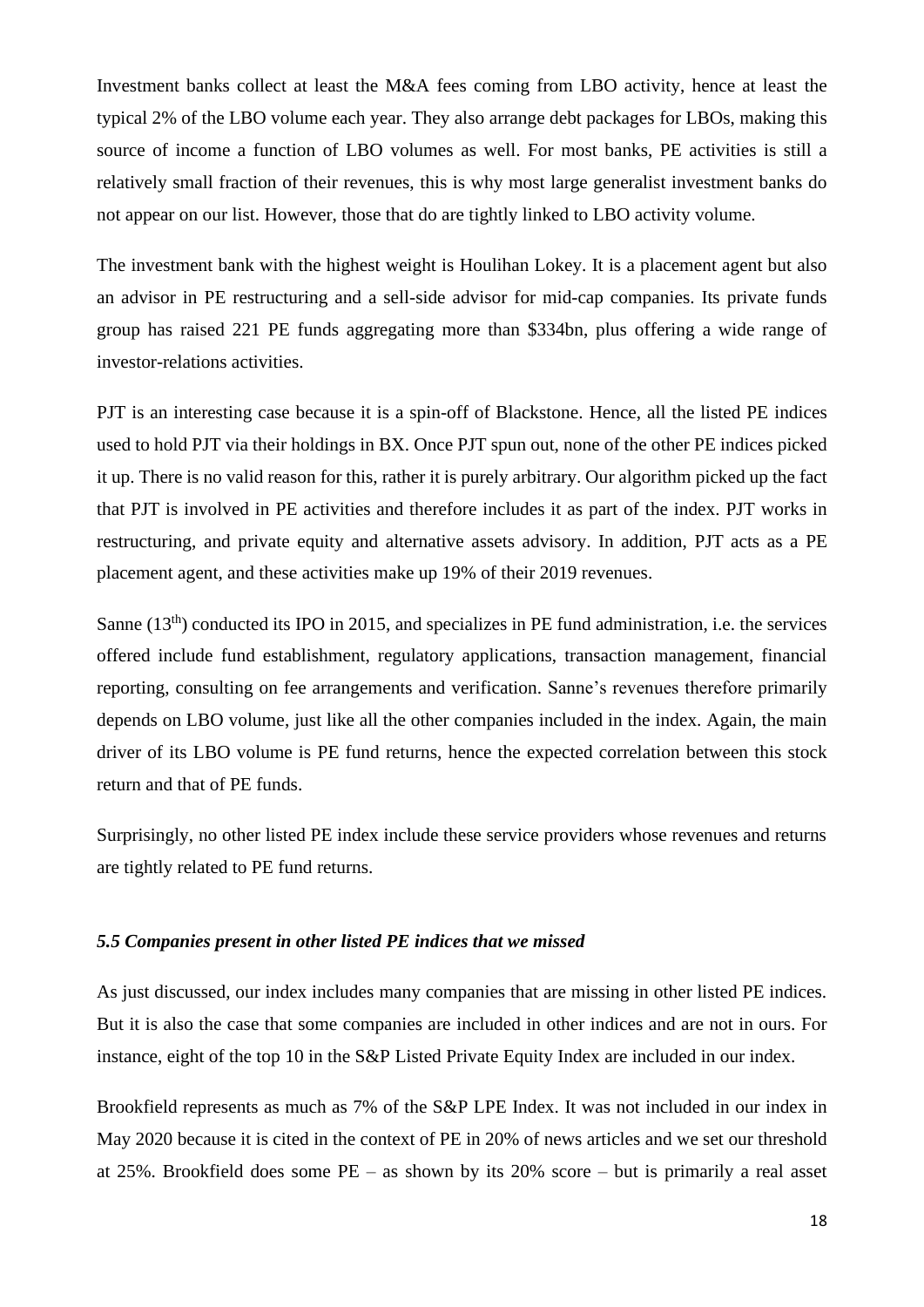management company (real estate, infrastructure, renewable power). However, this firm has continued to expand its PE activities and entered the index later in the year. It is part of the index as of October 2021 with a weight of 2.3%.

Cannae Holdings, which is the  $7<sup>th</sup>$  largest holding of the S&P LPE Index is missing. This company has not been cited in news article in a PE context. Cannae is a relatively small and diversified holding company (restaurants, healthcare, finance). From the company's website, it is difficult to tell whether it is more akin to a hedge fund, or a growth capital fund. It does not seem to use leverage and that might be why terms such as 'LBOs' and 'PE' are never mentioned in related news articles. It also seems to be mainly holding the Restaurant Group which is a publicly traded company that holds several restaurant franchises.

The largest holding in the RedRocks Index is Wesfarmers, which has 6% of the index, and is missing in our index. Wesfarmers is the largest Australian company by revenue. Wesfarmers was founded in 1914 as a co-operative to provide services and merchandise to Western Australian farmers. It was listed on the Australian Securities Exchange in 1984. Although Wesfarmers grew into a major retail conglomerate, the expected correlation between its stock return and that of illiquid PE indices is not obvious.

The fourth largest holding in RedRocks Index is also missing from our index: Match Group – 3.9% of the index. Match Group is an internet company that owns and operates several online dating services including Tinder, Match.com, Meetic, and OkCupid. It was briefly a subsidiary of IAC (until July 2020). Match Group does not appear in the RedRocks Index though, but IAC does. IAC is an American holding company that buys and sells companies in the media and internet industry (e.g. Ticketmaster Group, LendingTree, TripAdvisor, Newsweek). IAC can be seen as a venture capital or growth capital fund, but probably not as a PE/LBO-related company.

Three other holding companies are among the top 10 holdings but are not present in our index. The first is Kinnevik AB, which is similar to IAC, but for Sweden. Kinnevik was founded as an investment company in 1936. Currently, its two most significant holdings are a 26% stake in Zalando – a European e-commerce company with about \$7bn in revenue – and a stake in a publicly traded company called Tele2 which operates in the telephony, cable TV, and internet industries.

Second is Fosun International, one of the largest Chinese conglomerates, whose interests span across healthcare, finance and entertainment. In 2010, it partnered with Carlyle to create a Chinese PE fund, but this seems to represent only a small part of its activities. Fosun received a 6% PErelevance score.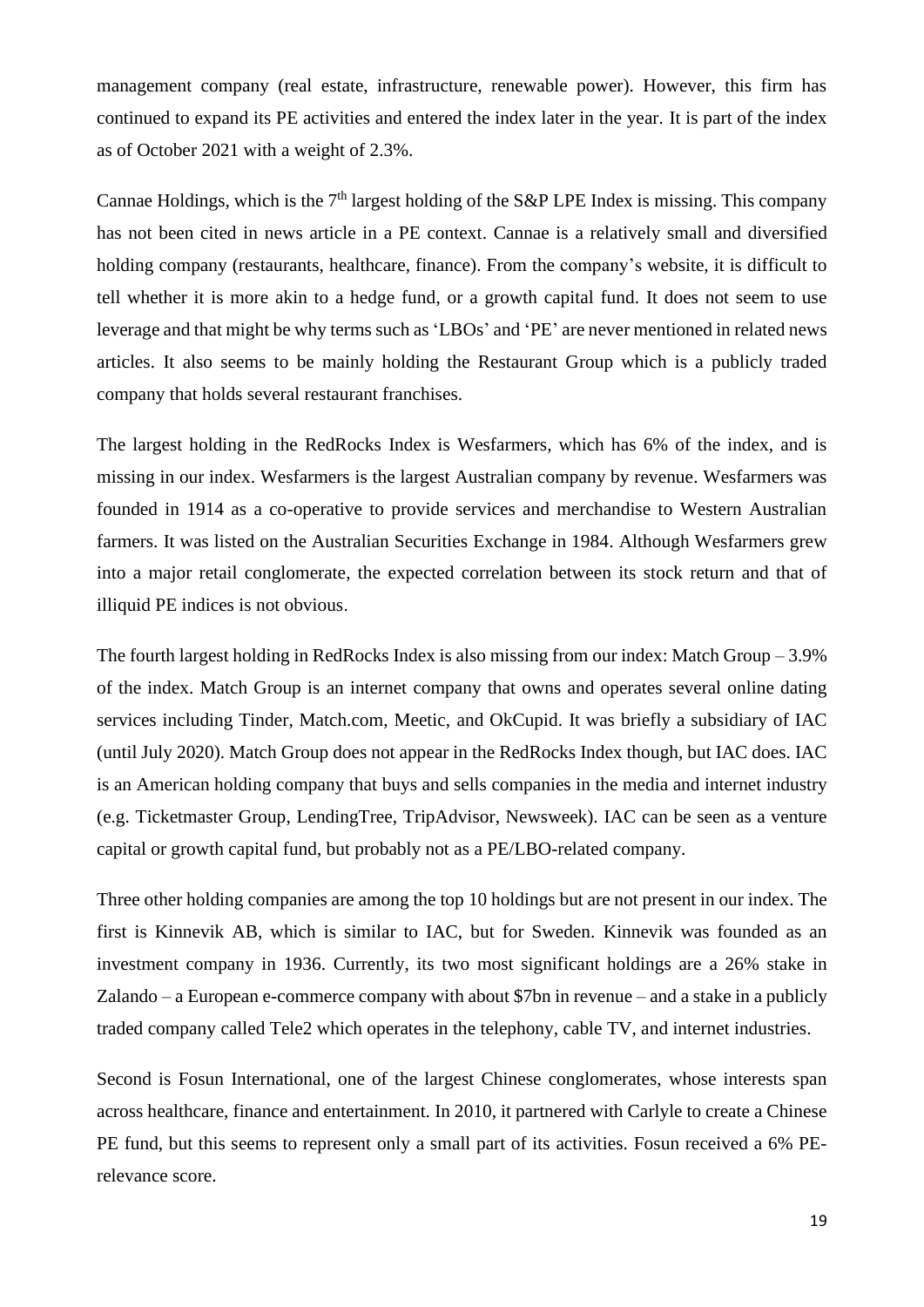The third is Melrose Industries, a UK-based holding company. The company aims to buy and turn around underperforming businesses. Melrose has bought and sold numerous engineering and manufacturing companies.

Finally, the top 10 holdings of the LPX Index are all included in our index, except for Wendel, a holding company, which received a PE-relevance score of 10% and is therefore not included.

## **6. Performance statistics**

The figure below shows the cumulated performance of our index and that of the other listed PE indices discussed above. The index starts in January 2008, which is the first date on which there is enough news coverage to compute the weights.



Outperformance is not what is sought after, but in a period of strong expansion of the PE industry we would expect a well-constructed PE index to perform well, and this is indeed the case for our index. Table 5 shows statistics on the performance of several indices. We note that our index, despite being focused on a single industry is about as volatile as the S&P 500.

The Burgiss global pooled LBO index has an average arithmetic return of 11.9% (annualized) between 2008 and (September) 2021. The S&P 500 Index's average return over the same time period turns out to be nearly the same: 11.7%. Our PE index, however, averages 14.8% and the S&P Listed PE Index averages 13%. Given the smoothness of the illiquid index, the correlation at quarterly frequency are biased downwards. Yet, we find a correlation between our index and the illiquid PE one to be as high as 80% (non-tabulated). Obviously, the volatility of our liquid index is much higher than that of the illiquid index, and is also higher than that of the S&P 500 Index.